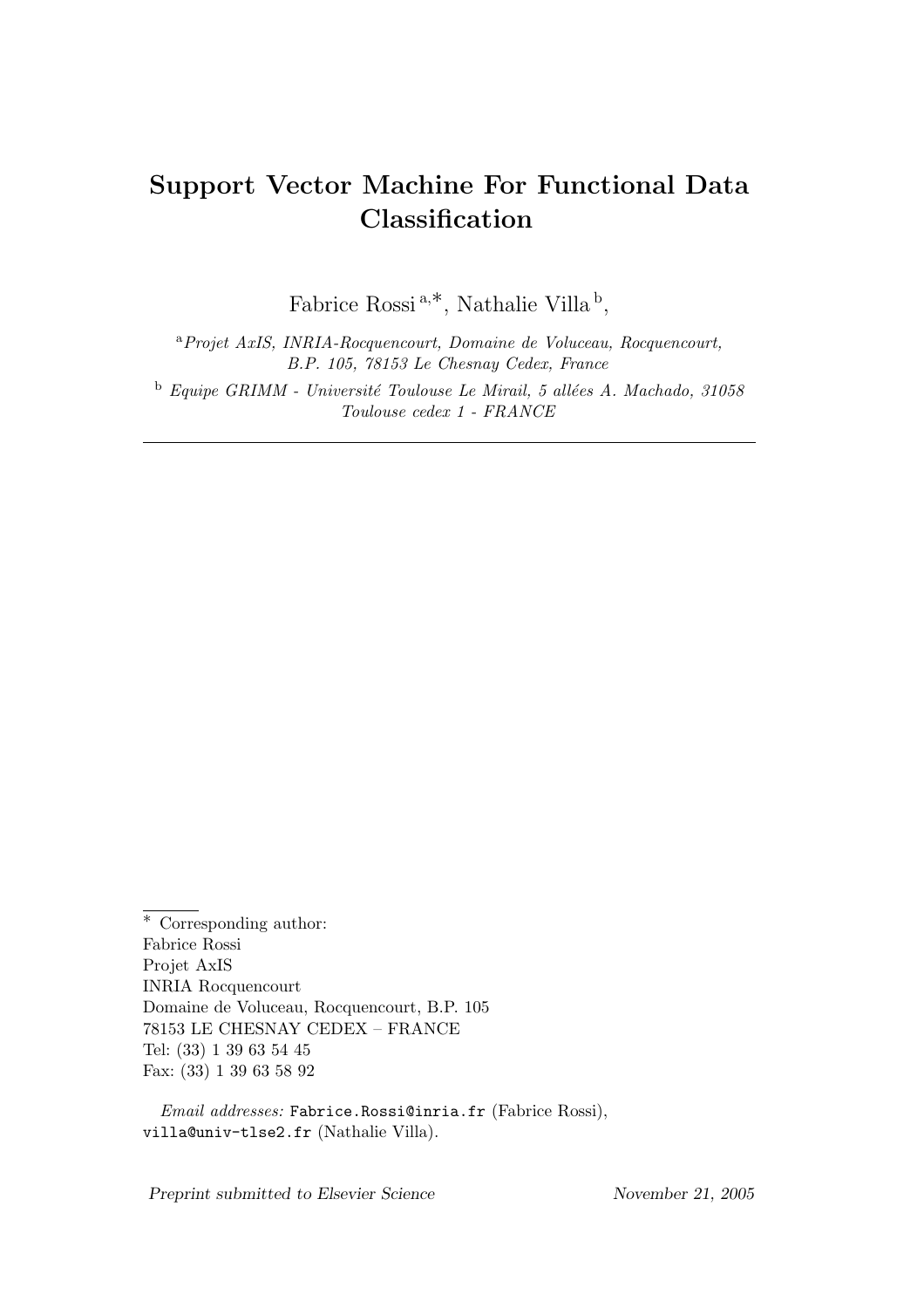# Support Vector Machine For Functional Data Classification

# Abstract

In many applications, input data are sampled functions taking their values in infinite dimensional spaces rather than standard vectors. This fact has complex consequences on data analysis algorithms that motivate their modifications. In fact most of the traditional data analysis tools for regression, classification and clustering have been adapted to functional inputs under the general name of Functional Data Analysis (FDA). In this paper, we investigate the use of Support Vector Machines (SVMs) for functional data analysis and we focus on the problem of curve discrimination. SVMs are large margin classifier tools based on implicit non linear mappings of the considered data into high dimensional spaces thanks to kernels. We show how to define simple kernels that take into account the functional nature of the data and lead to consistent classification. Experiments conducted on real world data emphasize the benefit of taking into account some functional aspects of the problems.

Key words: Functional Data Analysis, Support Vector Machine, Classification, **Consistency**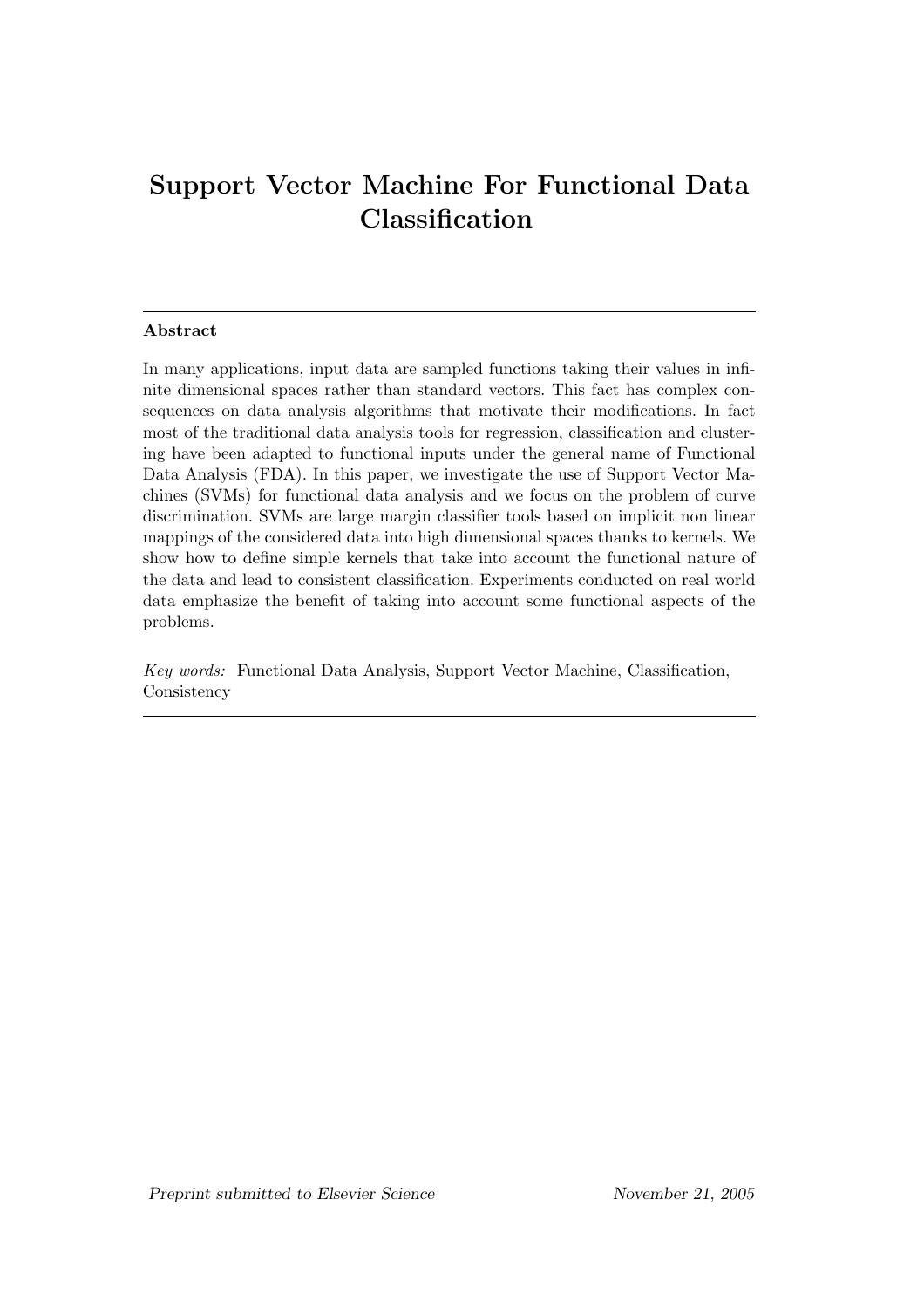# 1 Introduction

In many real world applications, data should be considered as discretized functions rather than as standard vectors. In these applications, each observation corresponds to a mapping between some conditions (that might be implicit) and the observed response. A well studied example of those functional data is given by spectrometric data (see section 6.3): each spectrum is a function that maps the wavelengths of the illuminating light to the corresponding absorbances (the responses) of the studied sample. Other natural examples can be found in voice recognition area (see sections 6.1 and 6.2) or in meteorological problems, and more generally, in multiple time series analysis where each observation is a complete time series.

The direct use of classical models for this type of data faces several difficulties: as the inputs are discretized functions, they are generally represented by high dimensional vectors whose coordinates are highly correlated. As a consequence, classical methods lead to ill-posed problems, both on a theoretical point of view (when working in functional spaces that have infinite dimension) and on a practical one (when working with the discretized functions). The goal of Functional Data Analysis (FDA) is to use, in data analysis algorithms, the underlying functional nature of the data: many data analysis methods have been adapted to functions (see [29] for a comprehensive introduction to functional data analysis and a review of linear methods). While the original papers on FDA focused on linear methods such as Principal Component Analysis [10, 8, 9, 2] and the linear model [30, 16, 18], non linear models have been studied extensively in recent years. This is the case, for instance, of most neural network models [13, 31, 32, 33].

In the present paper, we adapt Support Vector Machines (SVMs, see e.g. [42, 7]) to functional data classification (the paper extends results from [34, 44]). We show in particular both the practical and theoretical advantages of using functional kernels, which are kernels that take into account the functional nature of the data. On a practical point of view, those kernels allow us to take advantage of the expert knowledge on the data. From a theoretical point of view, a specific type of functional kernel allows the construction of a consistent training procedure for functional SVMs.

The paper is organized as follows: section 2 presents the basic ideo of functional data classification and explains why it generally leads to ill-posed problems. Section 3 provides a short introduction to SVMs and explains why their generalization to FDA can lead to particular problems. Section 4 describes several functional kernels and explains how they can be practically computed while section 5 presents a consistency result for some of them. Finally, section 6 illustrates the various approaches presented in the paper on real data sets.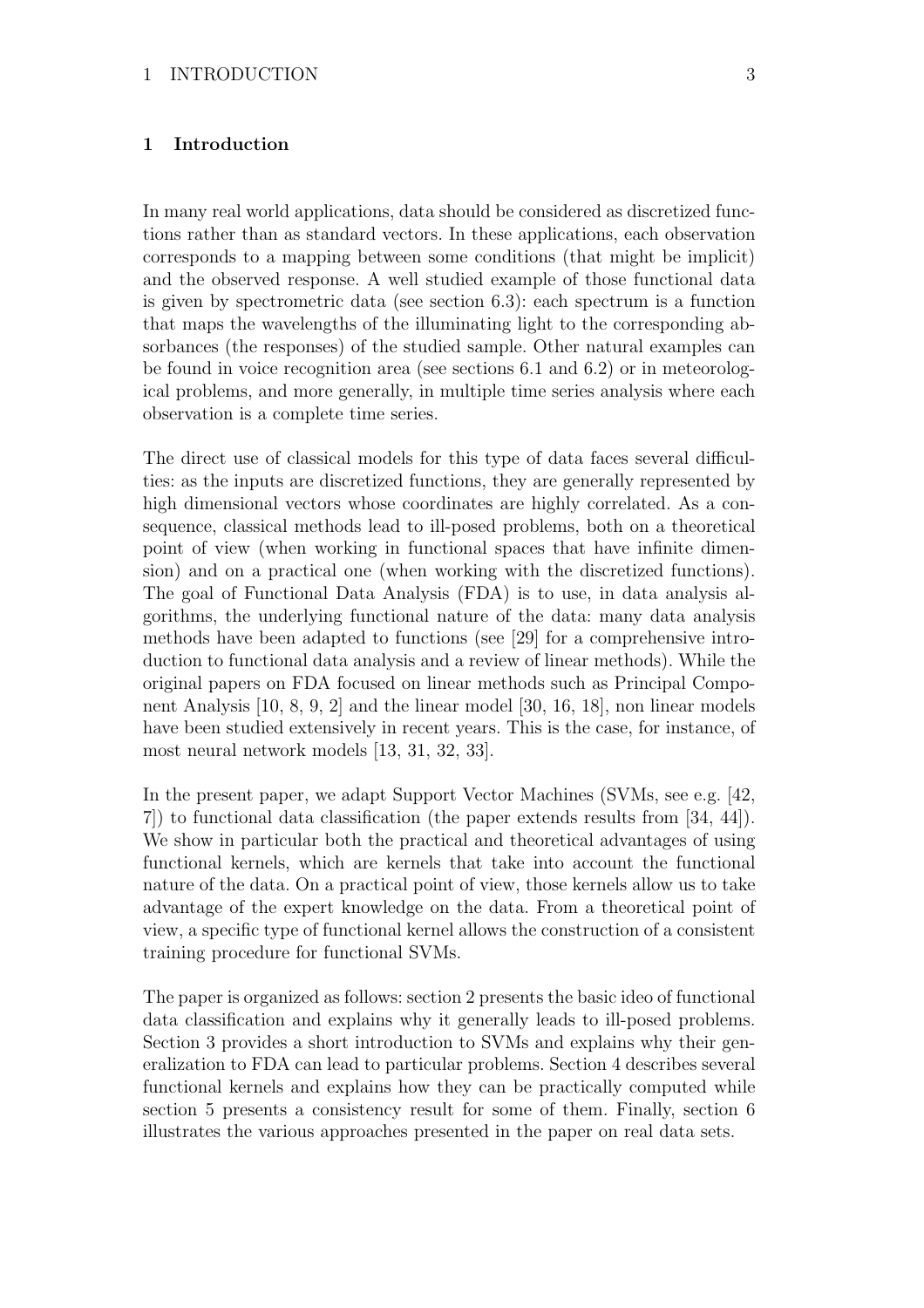# 2 Functional Data Analysis

#### 2.1 Functional Data

To simplify the presentation, this article focuses on functional data for which each observation is described by one function from  $\mathbb R$  to  $\mathbb R$ . Extension to the case of several real valued functions is straightforward. More formally, if  $\mu$  denotes a known finite positive Borel measure on  $\mathbb{R}$ , an observation is an element of  $L^2(\mu)$ , the Hilbert space of  $\mu$ -square-integrable real valued functions defined on R. In some situations, additional regularity assumptions (e.g., existence of derivatives) will be needed.

However, almost all the developments of this paper are not specific to functions and use only the Hilbert space structure of  $L^2(\mu)$ . We will therefore denote as  $X$ , an arbitrary Hilbert space and  $\langle \cdot, \cdot \rangle$  the corresponding inner product. Additional assumptions on  $\mathcal X$  will be given on a case by case basis. As stated above, the most common situation will of course be  $\mathcal{X} = L^2(\mu)$  with  $\langle u, v \rangle = \int uv \, du$ .  $\int uv d\mu.$ 

#### 2.2 Data analysis methods for Hilbert spaces

First it should be noted that many data analysis algorithms can be written so as to apply, at least from a theoretical point of view, to arbitrary Hilbert spaces. This is obviously the case, for instance, for distance-based algorithms such as the k-nearest neighbor method. Indeed, this algorithm uses only the fact that distances between observations can be calculated. Obviously, it can be applied to Hilbert spaces using the distance induced by the inner product. This is also the case for methods directly based on inner products such as multi-layer perceptrons (see [35, 36, 41] for a presentation of multi-layer perceptrons with almost arbitrary input spaces, including Hilbert spaces).

However, functional spaces have infinite dimension and a basic transposition of standard algorithms introduces both theoretical and practical difficulties. In fact, some simple problems in  $\mathbb{R}^d$  become ill-posed in X when the space has infinite dimension, even from a theoretical point of view.

Let us consider for instance the linear regression model in which a real valued target variable Y is modeled by  $E(Y|X) = H(X)$  where H is a linear continuous operator defined on the input space. When X has values in  $\mathbb{R}^d$  (i.e.,  $\mathcal{X} = \mathbb{R}^d$ , H can be easily estimated by the least squares method that leads to the inversion of the covariance matrix of  $X$ . In practice, problems might appear when  $d$  is not small compared to  $N$ , the number of available exam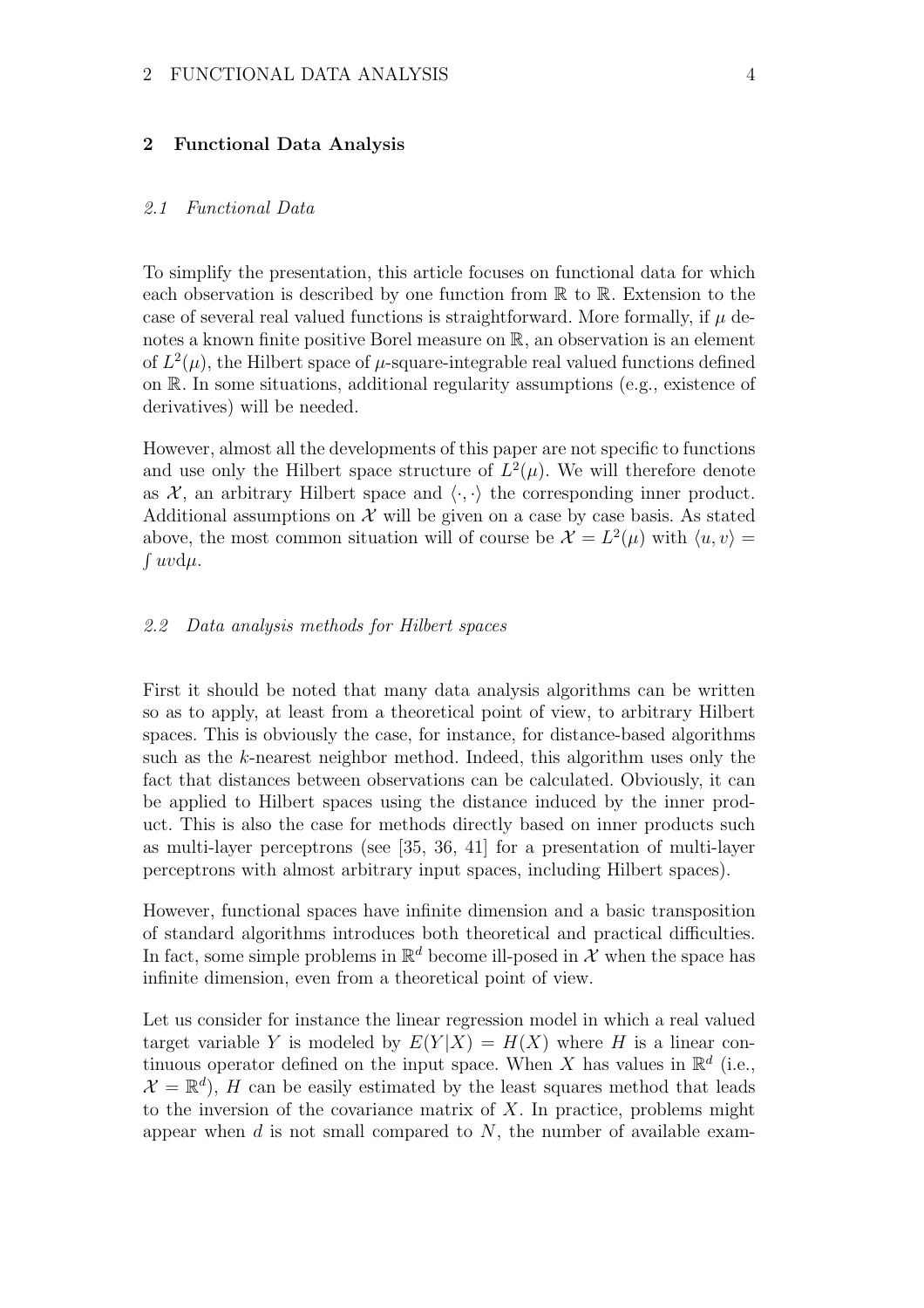ples, and regularization techniques should be used (e.g., ridge regression [21]). When  $X$  has values in a Hilbert space, the problem is ill-posed because the covariance of X is a Hilbert-Schmidt operator and thus has no continuous inverse; direct approximation of the inverse of this operator is then problematic as it does not provide a consistant estimate (see [4]).

To overcome the infinite dimensional problem, most of FDA methods so far have been constructed thanks to two general principles: filtering and regularization. In the filtering approach, the idea is to use representation methods that allow us to work in finite dimensions (see for instance [4] for the functional linear model and  $\lceil 3 \rceil$  for a functional k-nearest neighbor method). In the regularization approach, the complexity of the solution is constrained thanks to smoothness constraints. For instance, building a linear model in a Hilbert space consists in finding a function  $h \in L^2(\mu)$  such that  $E(Y|X) = \langle h, X \rangle$ . In the regularization approach, h is chosen among smooth candidates (for instance twice derivable functions with minimal curvature), see e.g. [18, 26, 5]. Other examples of the regularization approach include smooth Principal Component Analysis [27] and penalized Canonical Component Analysis [23]. A comparison of filtering and regularization approaches for a semi-parametric model used in curve discrimination can be found in [14].

Using both approaches, a lot of data analysis algorithms have been successfully adapted to functional data. Our goal in the present paper is to study the case of Support Vector Machines (SVM), mainly thanks to a filtering approach.

# 3 Support Vector Machines for FDA

#### 3.1 Support Vector Machines

We give, in this section, a very brief presentation of Support Vector Machines (SVMs) that is needed for the definition of their functional versions. We refer the reader to e.g. [7] for a more comprehensive presentation. As stated in section 2.1,  $X$  denotes an arbitrary Hilbert space. Our presentation of SVM departs from the standard introduction because it assumes that the observations belong to  $\mathcal X$  rather than to a  $\mathbb R^d$ . This will make clear that the definition of SVM on arbitrary Hilbert spaces is not the difficult part in the construction of functional SVM. We will discuss problems related to the functional nature of the data in section 3.2.

Our goal is to classify data into two predefined classes. We assume given a learning set, i.e. N examples  $(x_1, y_1), \ldots, (x_N, y_N)$  which are i.i.d. realizations of the random variable pair  $(X, Y)$  where X has values in X and Y in  $\{-1, 1\}$ ,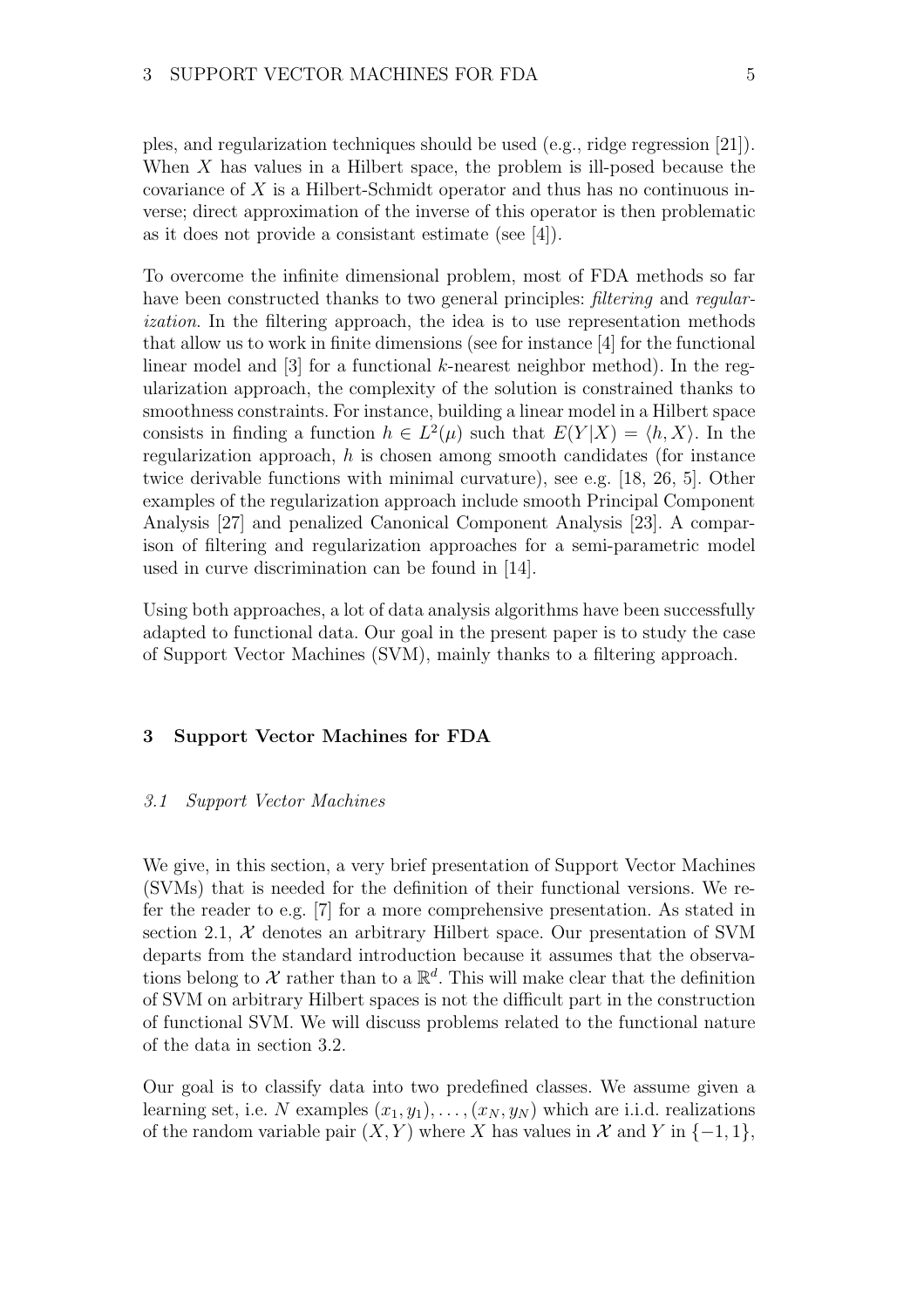i.e.  $Y$  is the class label for  $X$  which is the observation.

#### 3.1.1 Hard margin SVM

The principle of SVM is to perform an affine discrimination of the observations with maximal margin, that is to find an element  $w \in \mathcal{X}$  with a minimum norm and a real value b, such that  $y_i(\langle w, x_i \rangle + b) \ge 1$  for all i. To do so, we have to solve the following quadratic programming problem:

$$
(P_0)
$$
 min<sub>w,b</sub> $\langle w, w \rangle$ , subject to  $y_i(\langle w, x_i \rangle + b) \ge 1, 1 \le i \le N$ .

The classification rule associated with  $(w, b)$  is simply  $f(x) = \text{sign}(\langle w, x \rangle + b)$ . In this situation (called the hard margin SVM), we require the rule to have zero error on the learning set.

### 3.1.2 Soft margin SVM

In practice, the solution provided by problem  $(P_0)$  is not very satisfactory. Firstly, perfectly linearly separable problems are quite rare, partly because non linear problems are common, but also because noise can turn a linearly separable problem into a non separable one. Secondly, choosing a classifier with maximal margin does not prevent overfitting, especially in very high dimensional spaces (see e.g. [19] for a discussion about this point).

A first step in solving this problem is to allow some classification errors on the learning set. This is done by replacing  $(P_0)$  by its soft margin version, i.e., by the problem:

$$
(P_C) \min_{w,b,\xi} \langle w, w \rangle + C \sum_{i=1}^{N} \xi_i,
$$
  
subject to  $y_i(\langle w, x_i \rangle + b) \ge 1 - \xi_i, 1 \le i \le N,$   
 $\xi_i \ge 0, 1 \le i \le N.$ 

Classification errors are allowed thanks to the slack variables  $\xi_i$ . The C parameter acts as an inverse regularization parameter. When C is small, the cost of violating the hard margin constraints, i.e., the cost of having some  $\xi_i > 0$  is small and a solution with a small norm for  $w$  will be chosen, even if that leads to many classification errors. On the contrary, when  $C$  is large, classification errors dominate and  $(P_C)$  gets closer to  $(P_0)$ .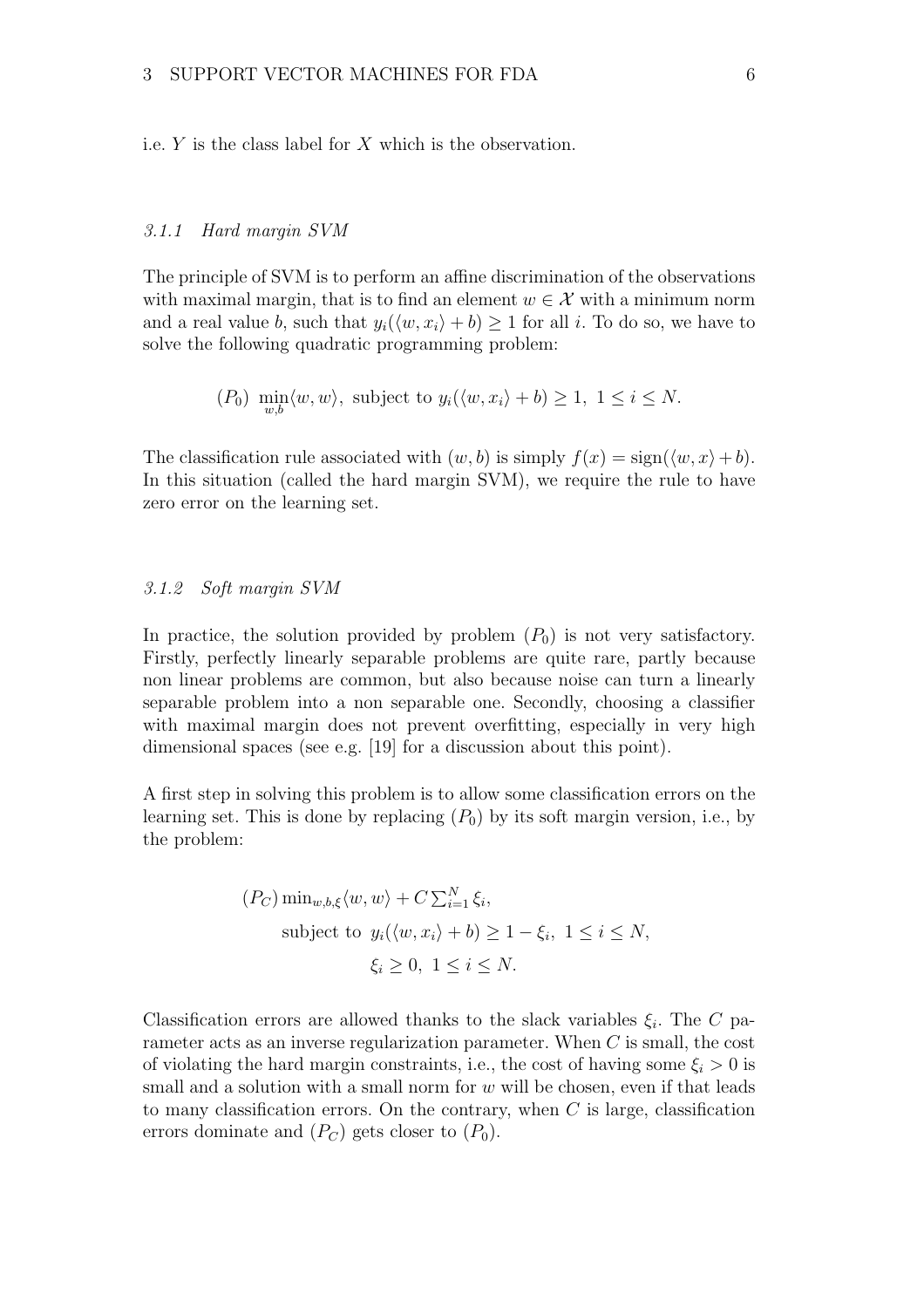#### 3.1.3 Non linear SVM

As noted in the previous section, some classification problems don't have a satisfactory linear solution but have a non linear one. Non linear SVMs are obtained by transforming the original data. Assume given an Hilbert space  $\mathcal H$ (and denote  $\langle \cdot, \cdot \rangle_{\mathcal{H}}$  the corresponding inner product) and a function  $\phi$  from X to H (this function is called a *feature map*). A linear SVM in H can be constructed on the data set  $(\phi(x_1), y_1), \ldots, (\phi(x_N), y_N)$ . If  $\phi$  is a non linear mapping, the classification rule  $f(x) = \text{sign}(\langle w, \phi(x)\rangle_{\mathcal{H}} + b)$  is also non linear.

In order to obtain the linear SVM in  $H$  one has to solve the following optimization problem:

$$
(P_{C,\mathcal{H}})\min_{w,b,\xi} \langle w, w \rangle_{\mathcal{H}} + C \sum_{i=1}^{N} \xi_i,
$$
  
subject to  $y_i(\langle w, \phi(x_i) \rangle_{\mathcal{H}} + b) \ge 1 - \xi_i, 1 \le i \le N,$   
 $\xi_i \ge 0, 1 \le i \le N.$ 

It should be noted that this feature mapping allows one to define SVM on almost arbitrary input spaces.

# 3.1.4 Dual formulation and Kernels

Solving problems  $(P_C)$  or  $(P_{C,H})$  might seem very difficult at first, because  $\mathcal X$  and  $\mathcal H$  are arbitrary Hilbert spaces and can therefore have very high or even infinite dimension (when  $\mathcal X$  is a functional space for instance). However, each problem has a dual formulation. More precisely,  $(P_C)$  is equivalent to the following optimization problem (see [24]):

$$
(D_C) \max_{\alpha} \sum_{i=1}^{N} \alpha_i - \sum_{i=1}^{N} \sum_{j=1}^{N} \alpha_i \alpha_j y_i y_j \langle x_i, x_j \rangle,
$$
  
subject to  $\sum_{i=1}^{N} \alpha_i y_i = 0$ ,  
 $0 \le \alpha_i \le C, 1 \le i \le N$ .

This result applies to the original problem in which data are not mapped into  $\mathcal{H}$ , but also to the mapped data, i.e.,  $(P_{C,\mathcal{H}})$  is equivalent to a problem  $(D_{C,\mathcal{H}})$ in which the  $x_i$  are replaced by  $\phi(x_i)$  and in which the inner product of H is used. This leads to:

$$
(D_{C,\mathcal{H}}) \max_{\alpha} \sum_{i=1}^{N} \alpha_i - \sum_{i=1}^{N} \sum_{j=1}^{N} \alpha_i \alpha_j y_i y_j \langle \phi(x_i), \phi(x_j) \rangle_{\mathcal{H}},
$$
  
subject to  $\sum_{i=1}^{N} \alpha_i y_i = 0$ ,  
 $0 \le \alpha_i \le C, 1 \le i \le N$ .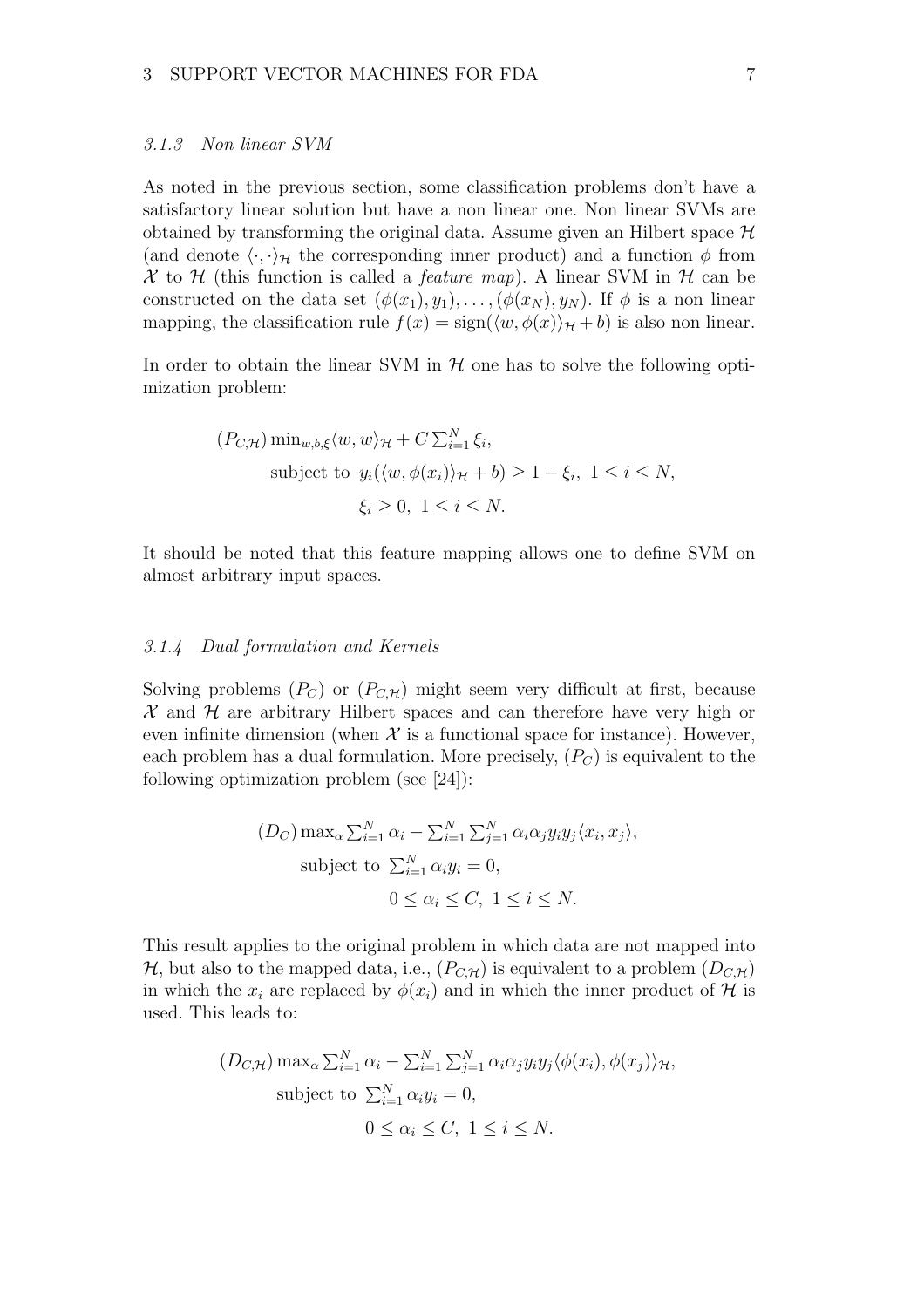Solving  $(D_{C,H})$  rather than  $(P_{C,H})$  has two advantages. The first positive aspect is that  $(D_{C,\mathcal{H}})$  is an optimization problem in  $\mathbb{R}^N$  rather than in  $\mathcal{H}$  which can have infinite dimension (the same is true for  $\mathcal{X}$ ).

The second important point is linked to the fact that the optimal classification rule can be written  $f(x) = \text{sign}(\sum_{i=1}^{N} \alpha_i y_i \langle \phi(x_i), \phi(x) \rangle_{\mathcal{H}} + b)$ . This means that both the optimization problem and the classification rule do not make direct use of the transformed data, i.e. of the  $\phi(x_i)$ . All the calculations are done through the inner product in  $H$ , more precisely through the values  $\langle \phi(x_i), \phi(x_i) \rangle_{\mathcal{H}}$ . Therefore, rather than choosing directly H and  $\phi$ , one can provide a so called *Kernel function* K such that  $K(x_i, x_j) = \langle \phi(x_i), \phi(x_j) \rangle_{\mathcal{H}}$ for a given pair  $(\mathcal{H}, \phi)$ .

In order that  $K$  corresponds to an actual inner product in a Hilbert space, it has to fulfill some conditions.  $K$  has to be symmetric and positive definite, that is, for every N,  $x_1, \ldots, x_N$  in X and  $\alpha_1, \ldots, \alpha_N$  in  $\mathbb{R}$ ,  $\sum_{i=1}^N \sum_{j=1}^N \alpha_i \alpha_j K(x_i, x_j) \geq 0$ . If K satisfies those conditions, according to Moore-Aronszajn theorem [1], there exists a Hilbert space  $\mathcal H$  and feature map  $\phi$  such that  $K(x_i, x_j) = \langle \phi(x_i), \phi(x_j) \rangle_{\mathcal{H}}.$ 

#### 3.2 The case of functional data

The short introduction to SVM proposed in the previous section has clearly shown that defining linear SVM for data in a functional space is as easy as for data in  $\mathbb{R}^d$ , because we only assume that the input space is a Hilbert space. By the dual formulation of the optimization problem  $(P_C)$ , a software implementation of linear SVM on functional data is even possible, by relying on numerical quadrature methods to calculate the requested integrals (inner product in  $L^2(\mu)$ , cf section 4.3).

However, the functional nature of the data has some effects. It should be first noted that in infinite dimensional Hilbert spaces, the hard margin problem  $(P_0)$  has always a solution when the input data are in general position, i.e., when N observations span a N dimensional subspace of  $X$ . A very naive solution would therefore consist of avoiding soft margins and non linear kernels. This would not give very interesting results in practice because of the lack of regularization (see [19] for some examples in very high dimension spaces, as well as section 6.1).

Moreover, the linear SVM with soft margin can also lead to poor performance. It is indeed well known (see e.g. [20]) that problem  $(P_C)$  is equivalent to the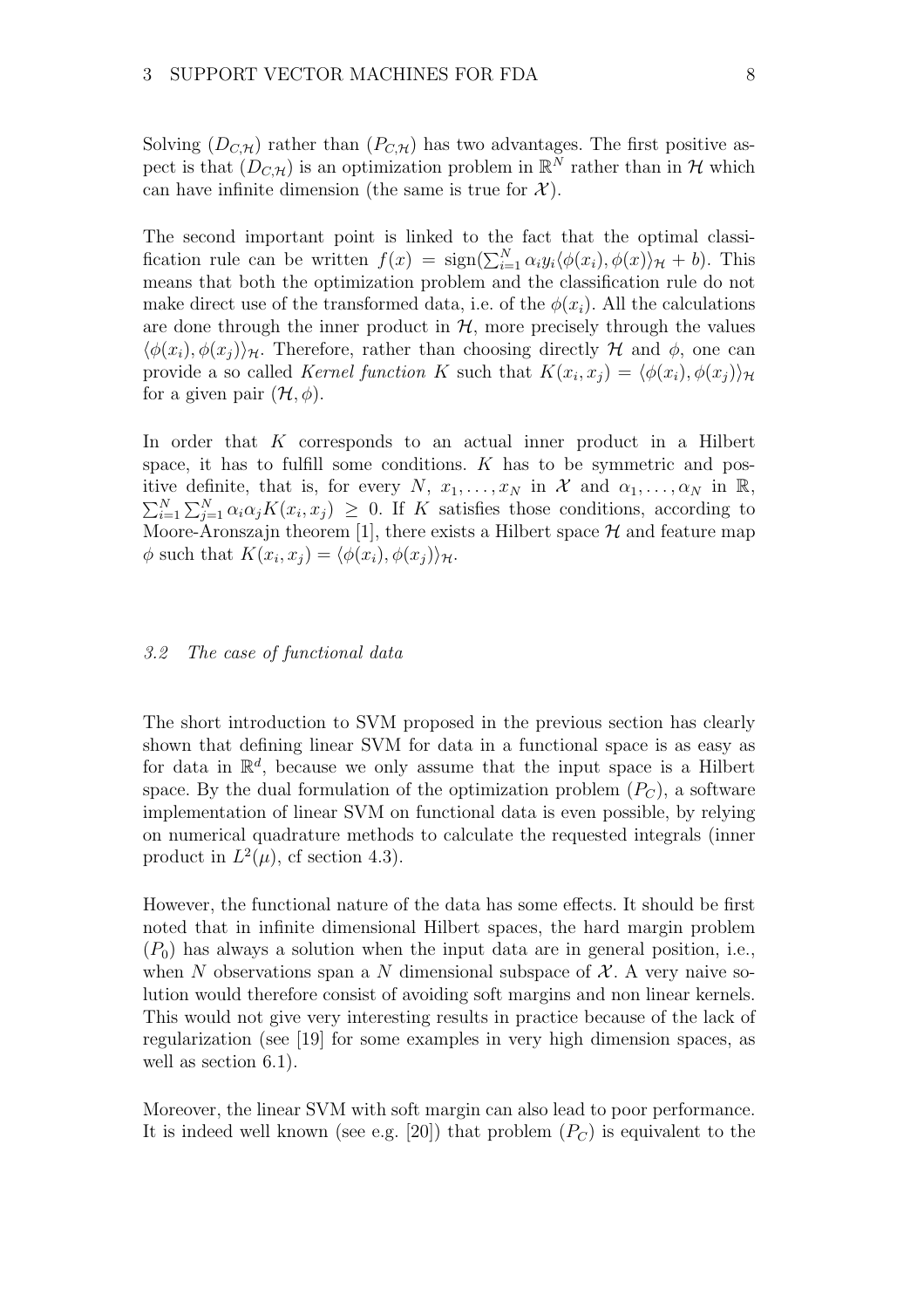following unconstrained optimization problem:

$$
(R_{\lambda}) \min_{w,b} \frac{1}{N} \sum_{i=1}^{N} \max(0, 1 - y_i(\langle w, x_i \rangle + b)) + \lambda \langle w, w \rangle,
$$

with  $\lambda = \frac{1}{CN}$ . This way of viewing  $(P_C)$  emphasizes the regularization aspect (see also [37, 38, 12]) and links the SVM model to ridge regression [21]. As shown in [17], the penalization used in ridge regression behaves poorly with functional data. Of course, the loss function used in SVM (the hinge loss, i.e.,  $h(u, v) = \max(0, 1 - uv)$  is different from the quadratic loss used in ridge regression and therefore no firm conclusion can be drawn from experiments reported in [17]. However they show that we might expect bad performances with the linear SVMs applied directly to functional data. We will see in sections 6.1 and 6.2 that the efficiency of ridge regularization seems to be linked with the number of features of the data: it does not behave very well when the number of discretization points is very large and thus leads us to approximate the ridge penalty by a dot product in a very high dimensional space (see also section 4.3).

It is therefore interesting to consider non linear SVM for functional data, by introducing adapted kernels. As pointed out in e.g. [12],  $(P_{C,H})$  is equivalent to

$$
(R_{\lambda,\mathcal{H}})\min_{f\in\mathcal{H}}\frac{1}{N}\sum_{i=1}^N\max(0,1-y_if(x_i)))+\lambda\langle f,f\rangle_{\mathcal{H}}.
$$

Using a kernel therefore corresponds both to replacing a linear classifier by a non linear one, but also to replacing the ridge penalization by a penalization induced by the kernel which might be more adapted to the problem (see [38] for links between regularization operators and kernels). The applications presented in 6 illustrate this fact.

## 4 Kernels for FDA

### 4.1 Classical kernels

Many standard kernels for  $\mathbb{R}^d$  data are based on the Hilbert structure of  $\mathbb{R}^d$  and can therefore be applied to any Hilbert space. This is the case for instance of the Gaussian kernel (based on the norm in  $\mathcal{X}$ :  $K(u, v) = e^{-\sigma ||u - v||^2}$ ) and of the polynomial kernels (based on the inner product in  $\mathcal{X}$ :  $K(u, v) =$  $(1 + \langle u, v \rangle)^D$ . Obviously, the only practical difficulty consists in implementing the calculations needed in  $X$  so as to evaluate the chosen kernel (the problem also appears for the plain linear "kernel", i.e. when no feature mapping is done). Section 4.3 discusses this point.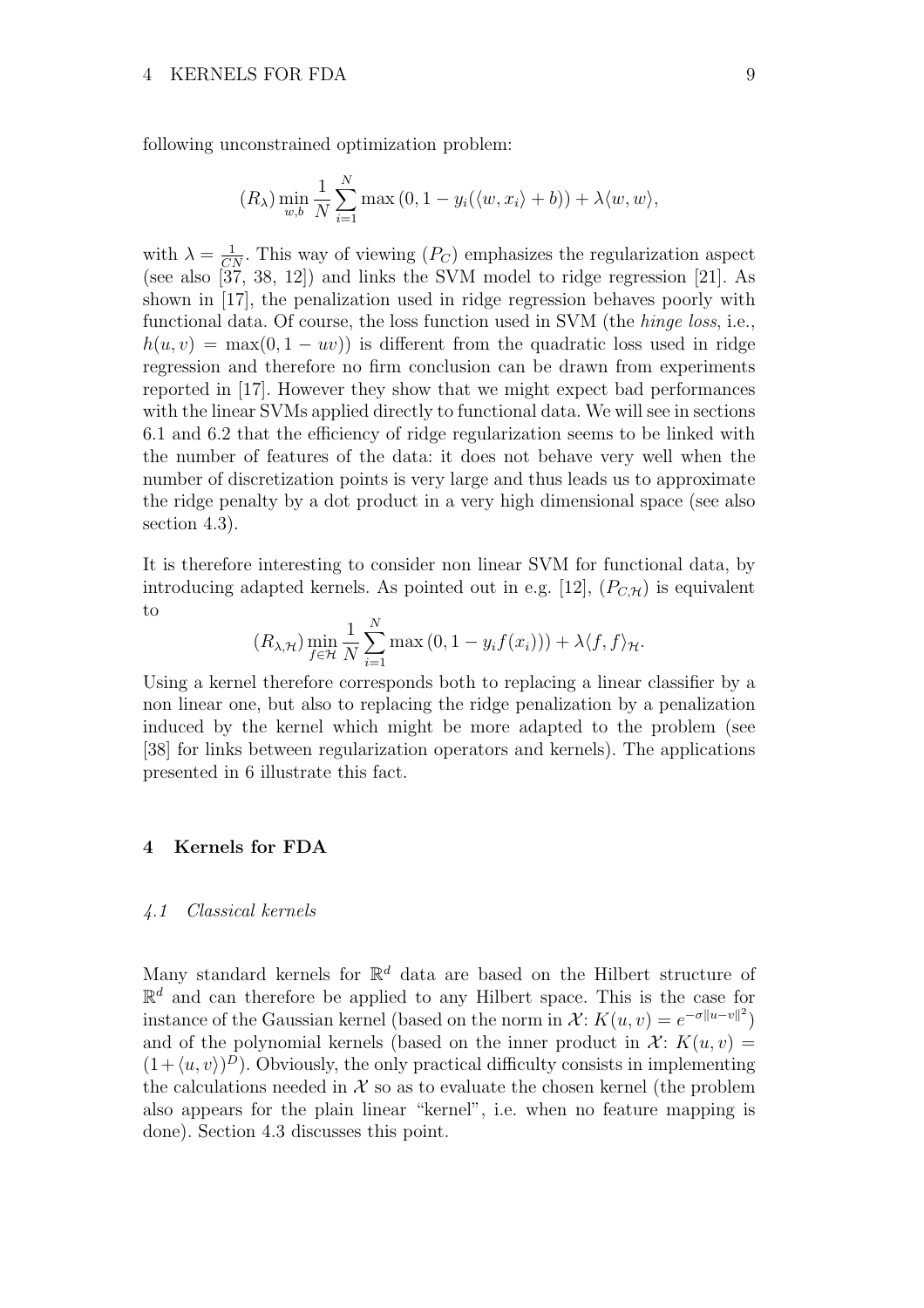#### 4 KERNELS FOR FDA 10

#### 4.2 Using the functional nature of the data

While the functional versions of standard kernels can provide an interesting library of kernels, they do not take advantage of the functional nature of the data (they use only the Hilbert structure of  $L^2(\mu)$ ). Kernels that use the fact that we are dealing with functions, rather than vectorial data, are nevertheless quite easy to define.

A standard method consists of introducing kernels that are made by a composition of a simple feature map with a standard kernel. More formally, we use a transformation operator P from  $\mathcal X$  to another space  $\mathcal D$  on which a kernel K is defined. The actual kernel Q on X is defined as  $Q(u, v) = K(P(u), P(v))$ (if K is a kernel, then so is  $Q$ ).

#### 4.2.1 Functional transformations

In some application domains, such as chemometrics, it is well known that the shape of a spectrum (which is a function) is sometimes more important than its actual mean value. Several transformations can be proposed to deal with this kind of data. For instance, if  $\mu$  is a finite measure (i.e.,  $\mu(\mathbb{R}) < \infty$ ), a centering transformation can be defined as the following mapping from  $L^2(\mu)$ to itself:

$$
C(u) = u - \frac{1}{\mu(\mathbb{R})} \int u d\mu.
$$

A normalization mapping can also be defined:

$$
N(u) = \frac{1}{\|C(u)\|}C(u).
$$

If the functions are smooth enough, i.e., if we restrict ourselves to a Sobolev space  $W^{s,2}$ , then some derivative transformations can be used: the Sobolev space  $W^{s,2}$ , also denoted  $H^s$ , is the Hilbert space of functions which have  $L^2$ derivatives up to the order  $s$  (in the sense of distribution theory). For instance, with  $s \geq 2$ , we can use the second derivative to focus on the curvature of the functions; this is particularly useful in near infrared spectrometry (see e.g., [31, 33], and section 6.3).

#### 4.2.2 Projections

Another type of transformation can be used in order to define adapted kernels. The idea is to reduce the dimensionality of the input space, that is to apply the standard filtering approach of FDA. We assume given a  $d$ -dimensional subspace  $V_d$  of  $\mathcal X$  and an orthonormal basis of this space denoted  $\{\Psi_j\}_{j=1,\dots,d}$ .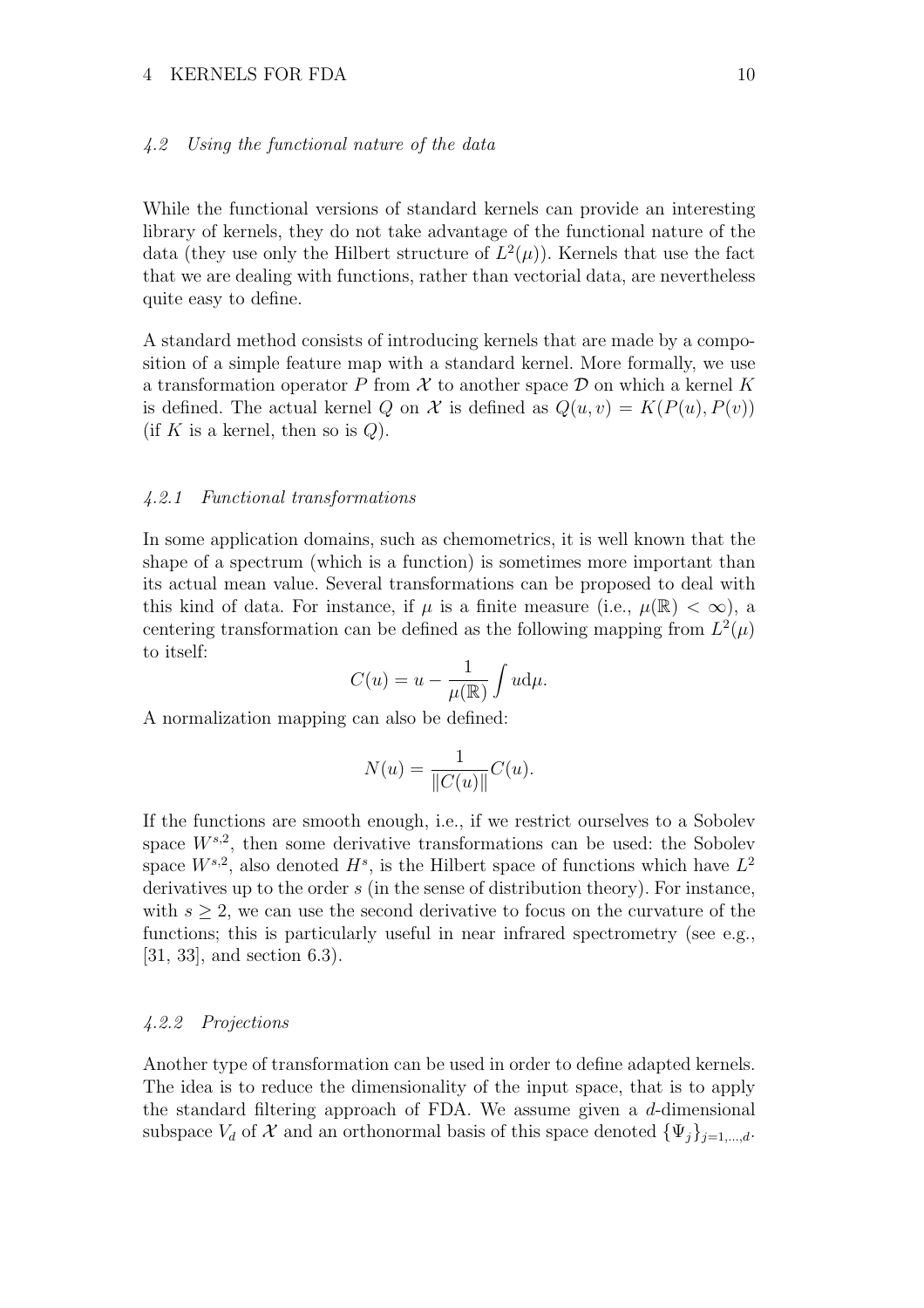We define the transformation  $P_{V_d}$  as the orthogonal projection on  $V_d$ ,

$$
P_{V_d}(x) = \sum_{j=1}^d \langle x, \Psi_j \rangle \Psi_j.
$$

 $(V_d, \langle \cdot, \cdot \rangle_{\mathcal{X}})$  is isomorphic to  $(\mathbb{R}^d, \langle \cdot, \cdot \rangle_{\mathbb{R}^d})$  and therefore one can use a standard  $\mathbb{R}^d$  SVM on the vector data  $(\langle x, \Psi_1 \rangle, \ldots, \langle x, \Psi_d \rangle)$ . This means that K can be any kernel adapted to vector data. In the case where  $K$  is the usual dot product in  $\mathbb{R}^d$ , this kernel is known as the empirical kernel map (see [43] for further details in the field of protein analysis).

Obviously, this approach is not restricted to functional data, but the choice of  $V<sub>d</sub>$  can be directed by expert knowledge on the considered functions and such that it takes advantage of the functional nature of the data. We outline here two possible solutions, the first based on an orthogonal basis and the second on a B-spline basis.

If  $X$  is separable, it has a Hilbert basis, i.e., a complete orthonormal system  ${\{\Psi_j\}}_{j\geq1}$ . Therefore one can define  $V_d$  as the space spanned by  ${\{\Psi_j\}}_{j=1,\dots,d}$ . The choice of the basis can be based on expert considerations. Good candidates include the Fourier basis and the wavelet basis. If the signal is known to be non stationary, a wavelet based representation might for instance give better results than a Fourier representation. Once the basis is chosen, an optimal value for  $d$  can be derived from the data, as explained in section 5, in such a way that the obtained SVM has some consistency properties. Moreover, this projection approach gives good results in practice (see section 6.1).

Another solution is to choose a projection space that has interesting practical properties, for instance a spline space with its associated B-spline bases. The smoothness of spline functions can be chosen a priori so as to enforce expert knowledge on the functions. For instance, near infrared spectra are smooth because of the physical properties of the light transmission (and reflection). By using a spline representation of the spectra, we replace original unconstrained observations by  $C^k$  approximations (k depends on what kind of smoothness hypothesis are reasonable). This projection can also be combined with a derivative transformation operation (as proposed in section 4.2.1).

#### 4.3 Functional data in practice

In practice, the functions  $(x_i)_{1\leq i\leq N}$  are never perfectly known. It is therefore difficult to implement exactly the functional kernels described in this section. The best situation is that in which  $d$  discretization points have been chosen in  $\mathbb{R}$ ,  $(t_k)_{1 \leq k \leq d}$ , and each function  $x_i$  is described by a vector of  $\mathbb{R}^d$ ,  $(x_i(t_1), \ldots, x_i(t_d))$ . In this situation, a simple solution consists in assuming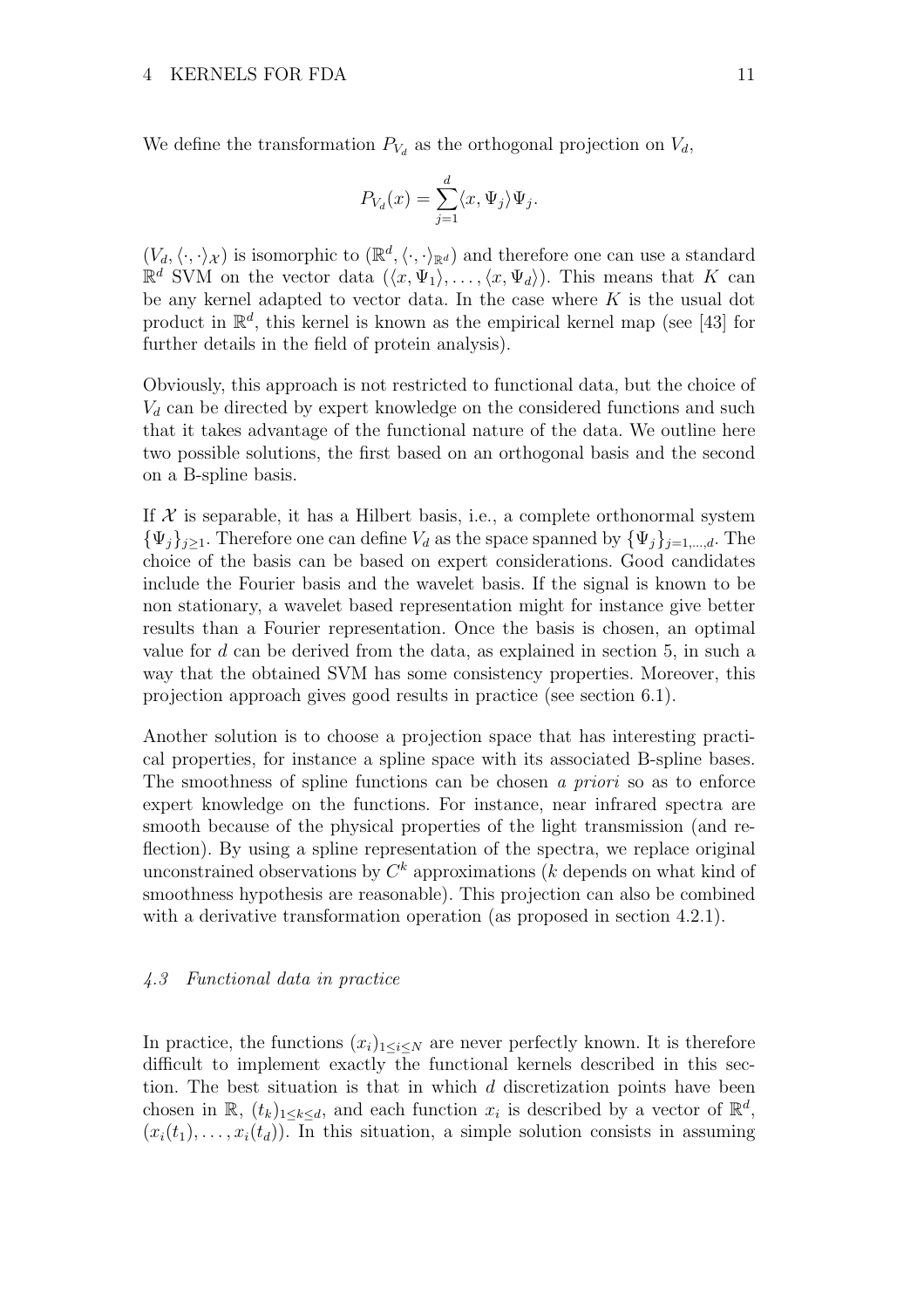that standard operations in  $\mathbb{R}^d$  (linear combinations, inner product and norm) are good approximations of their counterparts in the considered functional space. When the sampling is regular, this is equivalent to applying standard SVMs to the vector representation of the functions (see section 6 for real world examples of this situation). When the sampling is not regular, integrals should be approximated via a quadrature method that will take into account the relative positions of the sampling points.

In some application domains, especially medical ones (e.g., [22]), the situation is not as good. Each function is in general badly sampled: the number and the location of discretization points depend on the function and therefore a simple vector model is no longer feasible. A possible solution in this context consists of constructing an approximation of  $x_i$  based on its observation values (thanks to e.g., B-splines) and then to work with the reconstructed functions (see  $[29, 33]$  for details).

The function approximation tool used should be simple enough to allow easy implementation of the required operations. This is the case for instance for B-splines that also allow derivative calculations and an easy implementation of the kernels described in section 4.2.1. It should be noted that spline approximation is different from projection on a spline subspace. Indeed each sampled function could be approximated on a different B-spline basis, whereas the projection operator proposed in section 4.2.2 requires an unique projection space and therefore the same B-spline basis for each input function. In other words, the spline approximation is a convenient way of representing functions (see section 6.3 for an application to real world data), whereas the spline projection corresponds to a data reduction technique. Both aspects can be combined.

# 5 Consistency of functional SVM

#### 5.1 Introduction

In this section we study one of the functional kernels described above and show that it can be used to define a consistent classifier for functional data. We first introduce some notations and definitions.

Our goal is to define a training procedure for functional SVM such that the asymptotic generalization performances of the constructed model is optimal. We define as usual the generalization error of a classifier  $f$  by the probability of misclassification:

$$
L(f) = \mathbb{P}(f(X) \neq Y).
$$

The minimal generalization error is the Bayes error achieved by the optimal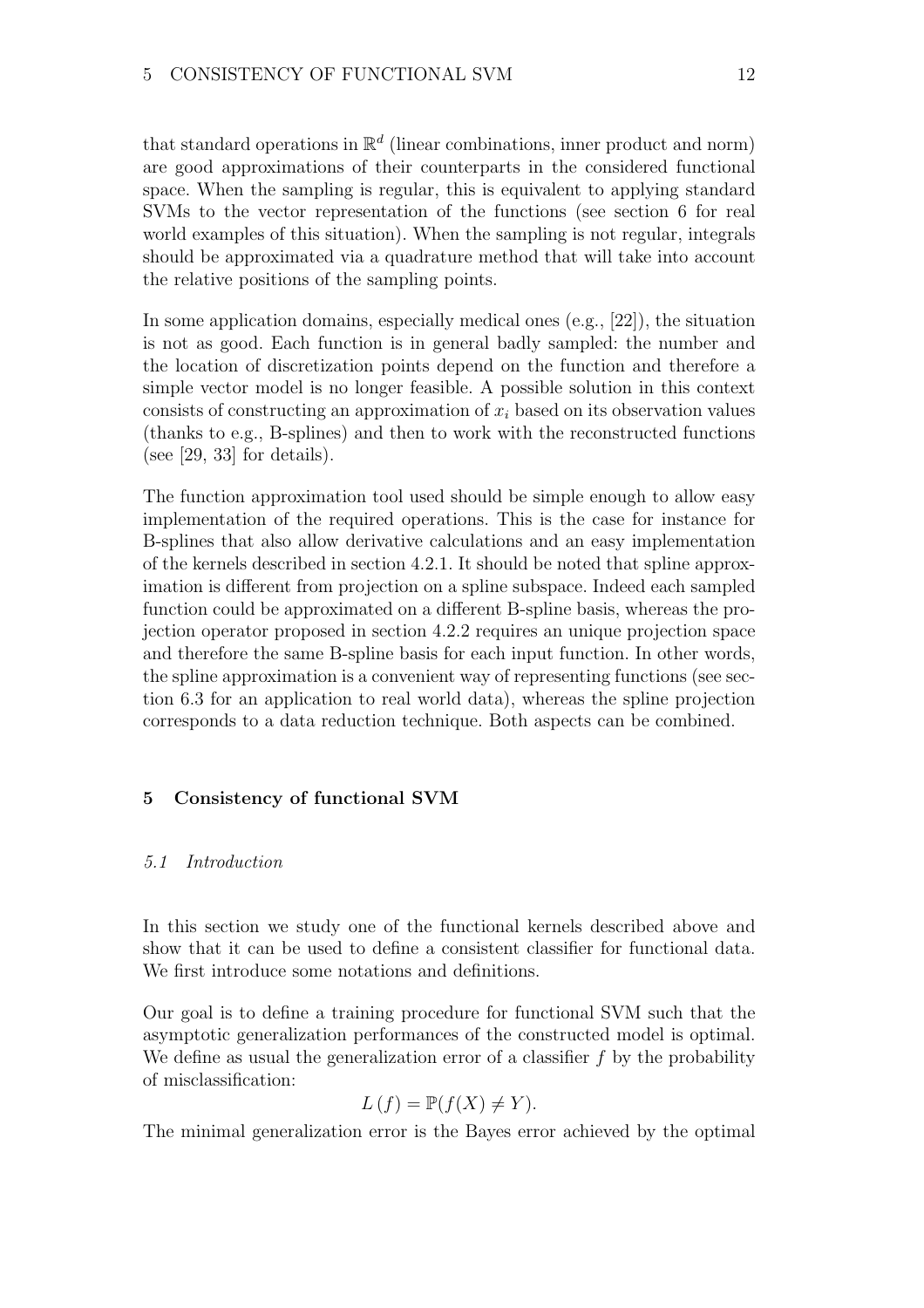classifier  $f^*$  given by

$$
f^*(x) = \begin{cases} 1 & \text{when } \mathbb{P}(Y = 1 \mid X = x) > 1/2 \\ -1 & \text{otherwise.} \end{cases}
$$

We denote  $L^* = L(f^*)$  the optimal Bayes error. Of course, the closer the error of a classifier is from  $L^*$ , the better its generalization ability is.

Suppose that we are given a learning sample of size  $N$  defined as in section 3.1. A learning procedure is an algorithm which allows the construction, from this learning sample, of a classification rule  $f_N$  chosen from a set of admissible classifiers. This algorithm is said to be consistent if

$$
L(f_N) \xrightarrow{N \to +\infty} L^*.
$$

It should be noted that when the data belong to  $\mathbb{R}^d$ , SVMs don't always provide consistent classifiers. Some sufficient conditions have been given in [40]: the input data must belong to a compact subset of  $\mathbb{R}^d$ , the regularization parameter (C in  $(P_{C,H})$ ) has to be chosen in specific way (in relation to N and to the type of kernel used) and the kernel must be *universal* [39]. If  $\phi$  is the feature map associated with a kernel  $K$ , the kernel is universal if the set of all functions of the form  $x \mapsto \langle w, \phi(x) \rangle$  for  $w \in \mathcal{H}$  is dense in the set of all continuous functions defined on the considered compact subset. In particular, the Gaussian kernel with any  $\sigma > 0$  is universal for all compact subsets of  $\mathbb{R}^d$ (see [40] for futher details and the proof of Theorem 1 for the precise statement on  $C$ ).

#### 5.2 A learning algorithm for functional SVM

The general methodology proposed in [3] allows us to turn (with some adaptations) a consistent algorithm for data in  $\mathbb{R}^d$  into a consistent algorithm for data in  $\mathcal{X}$ , a separable Hilbert space. We describe in this section the adapted algorithm based on the SVM.

The methodology proposed in [3] is based on projection operators described in section 4.2.2, more precisely on the usage of a Hilbert basis of  $\mathcal{X}$ . In order to build a SVM classifier based on N examples, one need to choose from the data several parameters (in addition to the weights  $\{\alpha_i\}_{1\leq i\leq N}$  and b in problem  $(D_{C,\mathcal{H}})$ :

(1) the projection size parameter d, i.e., the dimension of the subset  $V_d$  on which the functions are projected before being submitted to the SVM (recall that  $V_d$  is the space spanned by  $\{\Psi_i\}_{i=1,\dots,d}$ );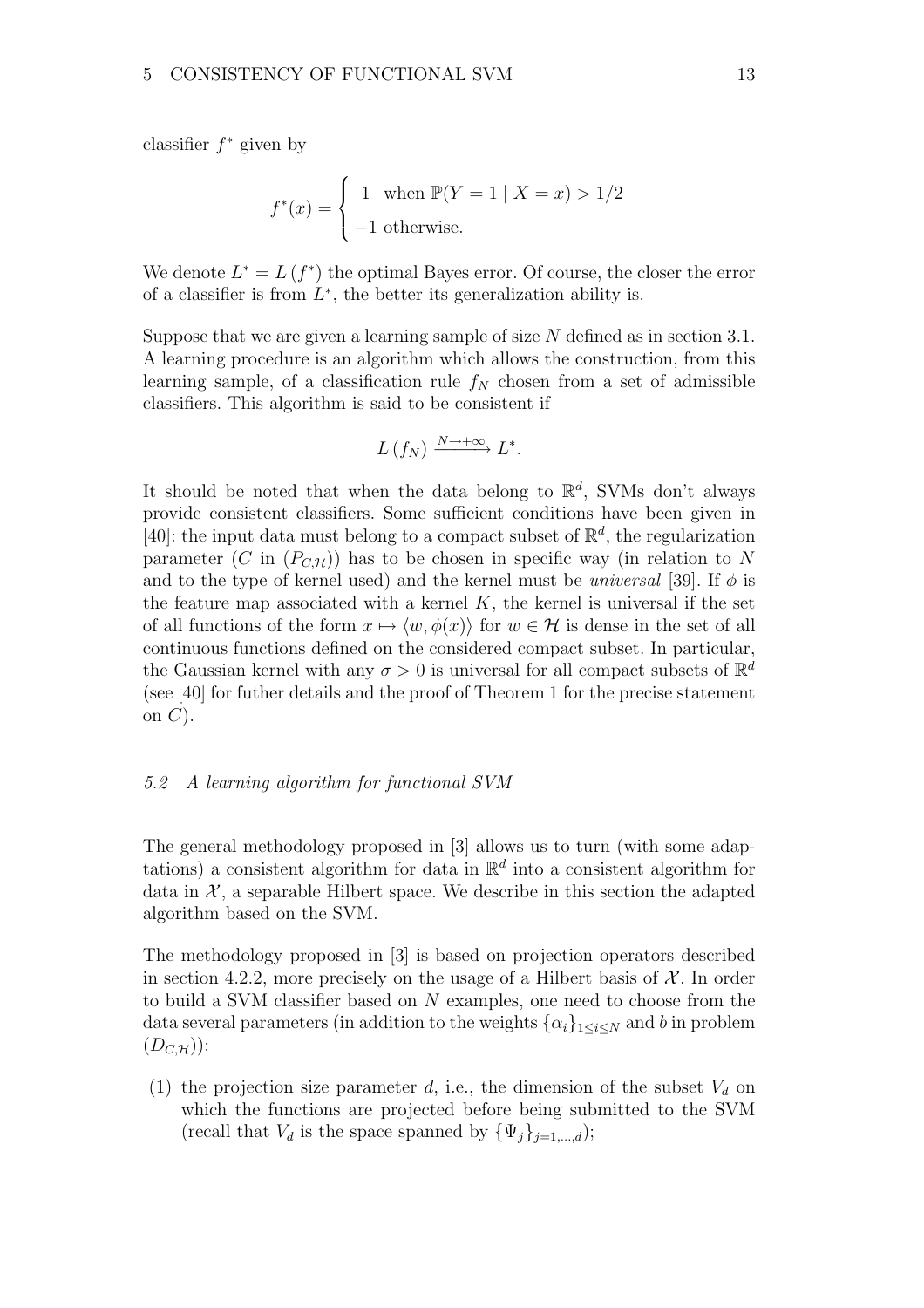- (2) C, the regularization parameter;
- (3) the fully specified kernel  $K$ , that is the type of the universal kernel (Gaussian, exponential, etc.) but also any parameters of this kernel such as  $\sigma$ for the Gaussian kernel  $K(u, v) = e^{-\sigma^2 ||u - v||^2}$ .

Let us denote  $A$  a set of lists of parameters to explore (those parameters are sometimes called hyper-parameters to emphasize on the fact that they are optimized differently from the weights on the SVM). Section 5.3 gives some practical examples for  $\mathcal A$ . It should be noted that  $\mathcal A$  is not the full space of hyper-parameters, but only a set of hyper-parameters.

Following [3] we use a validation approach to choose the best list of parameters  $a \in \mathcal{A}$  and in fact the best classifier on the validation set. The data are split into two sets: a training set  $\{(x_i, y_i), i = 1, \ldots, l_N\}$  and a validation set  $\{(x_i, y_i), i = l_N + 1, \ldots, N\}$ . For each fixed list a of parameters, the training set  $\{(x_i, y_i), i = 1, \ldots, l_N\}$  is used to calculate the SVM classification rule  $f_a(x) =$  $sign\left(\sum_{i=1}^{l_N} \alpha_i^* y_i K(P_{V_d}(x), P_{V_d}(x_i)) + b^*\right)$  where  $(\{\alpha_i^*\}_{1 \leq i \leq l_N}, b^*)$  is the solution of  $(D_{C,H})$  applied to the projected data  $\{P_{V_d}(x_i), i = 1, \ldots, l_N\}$  (please note that formally everything should be indexed by  $a$ , for instance one should write  $K_a$  rather than K, but the have been omitted here for the sake of notational convenience).

The validation set is used to select the optimal value of a in  $A$ ,  $a^*$ , according to estimation of the generalization error based on a penalized empirical error, that is, we define

$$
a^* = \arg\min_{a \in \mathcal{A}} \widehat{L}(f_a) + \frac{\lambda_a}{\sqrt{N - l_N}},
$$

where

$$
\widehat{L}(f_a) = \frac{1}{N - l_N} \sum_{n = l_N + 1}^{N} \mathbb{I}_{\{f_a(x_n) \neq y_n\}},
$$

and  $\lambda_a$  is a penalty term used to avoid the selection of the most complex models (i.e., the one with the highest d in general). The classifier  $f_N$  is then chosen as  $f_N = f_{a^*}.$ 

#### 5.3 Consistency

Under some conditions on  $\mathcal{A}$ , the algorithm proposed in the previous section is consistent. We assume given a fixed Hilbert basis of the separable Hilbert space  $\mathcal{X}, \{\Psi_j\}_{j\geq 1}$ . When the dimension of the projection space  $V_d$  is chosen, a fully specified kernel K has to be chosen from a finite set of kernels,  $\mathcal{J}_d$ . The regularization parameter  $C$  can be chosen from a bounded interval of the form  $[0, \mathcal{C}_d]$ , for instance thanks to the algorithm proposed in [19] that allows to calculate the validation performances for all values of C in a finite time.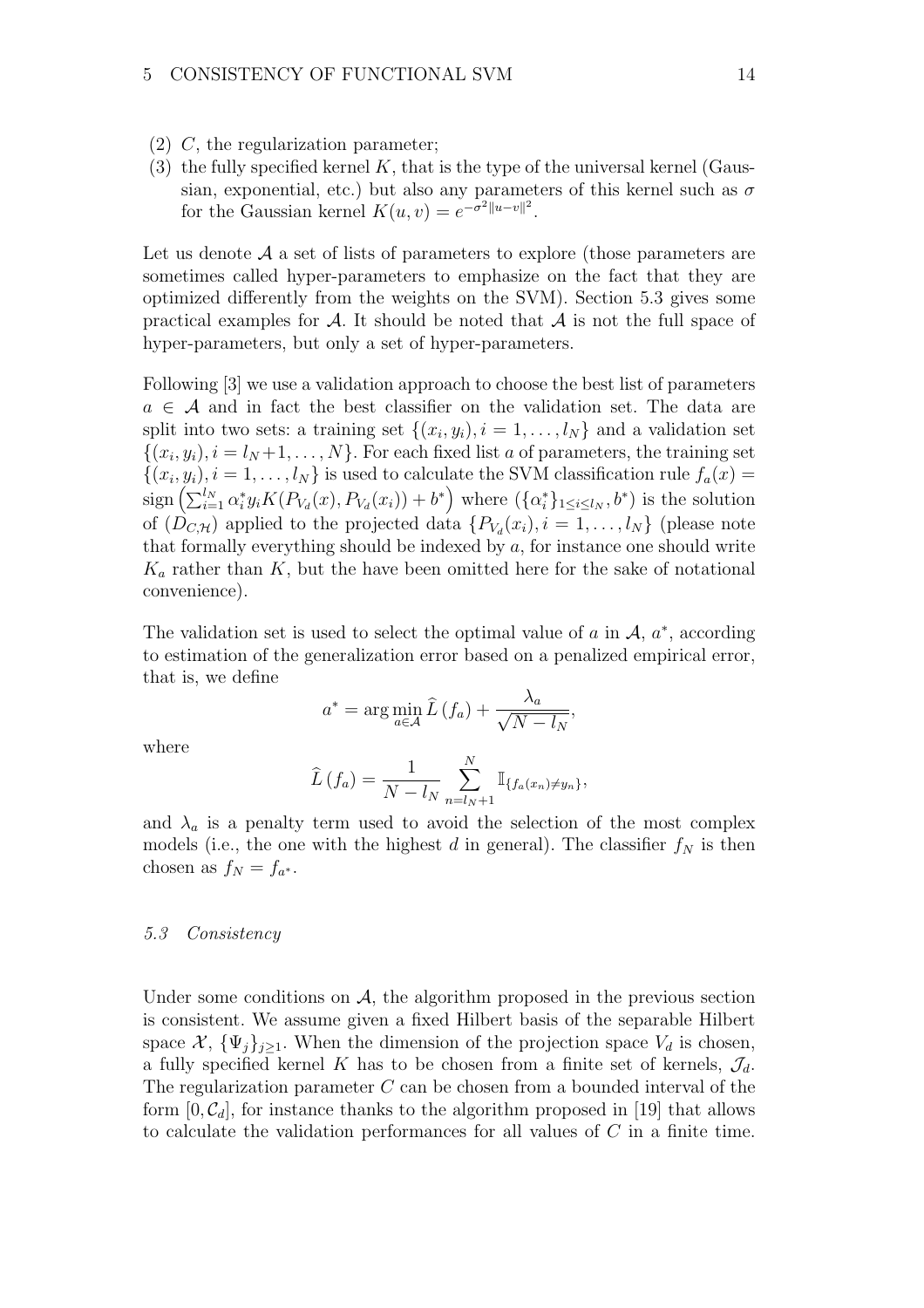Therefore, the set A can be written  $\bigcup_{d\geq 1}\{d\} \times \mathcal{J}_d \times [0,\mathcal{C}_d]$ . An element of A is a triple  $a = (d, K, C)$  that specifies the projection operator  $P_{V_d}$ , the kernel K (including all its parameters) and the regularization constant  $C$ .

Let us first define, for all  $\epsilon > 0$ ,  $\mathcal{N}(\mathcal{H}, \epsilon)$  the covering number of the Hilbert space H which is the minimum number of balls with radius  $\epsilon$  that are needed to cover the whole space  $\mathcal H$  (see e.g., chapter 28 of [11]). Note that for the SVM, as  $H$  is induced by a kernel K, this number is closely related to the kernel (in particular because the norm used to define the balls is induced by the inner product of  $H$ , that is by K itself); in this case, we will then denote the covering number  $\mathcal{N}(K, \epsilon)$ . For example, Gaussian kernels are known to induce feature spaces with covering number of the form  $\mathcal{O}(\epsilon^{-d})$  where d is the dimension of the input space (see [40]).

Then we have:

**Theorem 1** We assume that  $X$  takes its values in a bounded subspace of the separable Hilbert space  $\mathcal X$ . We suppose that,

$$
\forall d \ge 1, \qquad \mathcal{J}_d \text{ is a finite set,}
$$
  
\n
$$
\exists K_d \in \mathcal{J}_d \text{ such that: } K_d \text{ is universal,}
$$
  
\n
$$
\exists \nu_d > 0: \mathcal{N}(K_d, \epsilon) = \mathcal{O}(\epsilon^{-\nu_d}),
$$
  
\n
$$
\mathcal{C}_d > 1,
$$

and that

$$
\sum_{d\geq 1}|\mathcal{J}_d|e^{-2\lambda_d^2}<+\infty,
$$

and finally that

$$
\lim_{N \to +\infty} l_N = +\infty \qquad \qquad \lim_{N \to +\infty} N - l_N = +\infty
$$
  

$$
\lim_{N \to +\infty} \frac{l_N \log(N - l_N)}{N - l_N} = 0.
$$

Then, the functional SVM  $f_N = f_{a^*}$  chosen as described in section 5.2 (where  $a^*$  is optimal in  $\mathcal{A} = \bigcup_{d \geq 1} \{d\} \times \mathcal{J}_d \times [0, \mathcal{C}_d]$  is consistent that is:

$$
L(f_N) \xrightarrow{N \to +\infty} L^*.
$$

The proof of this result is given in Appendix A. It is close to the proof given in [3] except that in [3] the proof follows from an oracle inequality given for a finite grid search model. The grid search is adapted to the classifier used in [3] (a k-nearest neighbor method), but not to our setting. Our result includes the search for a parameter  $C$  which can belong to an infinite and non countable set; this can be done by the use of the shatter coefficient of a particular class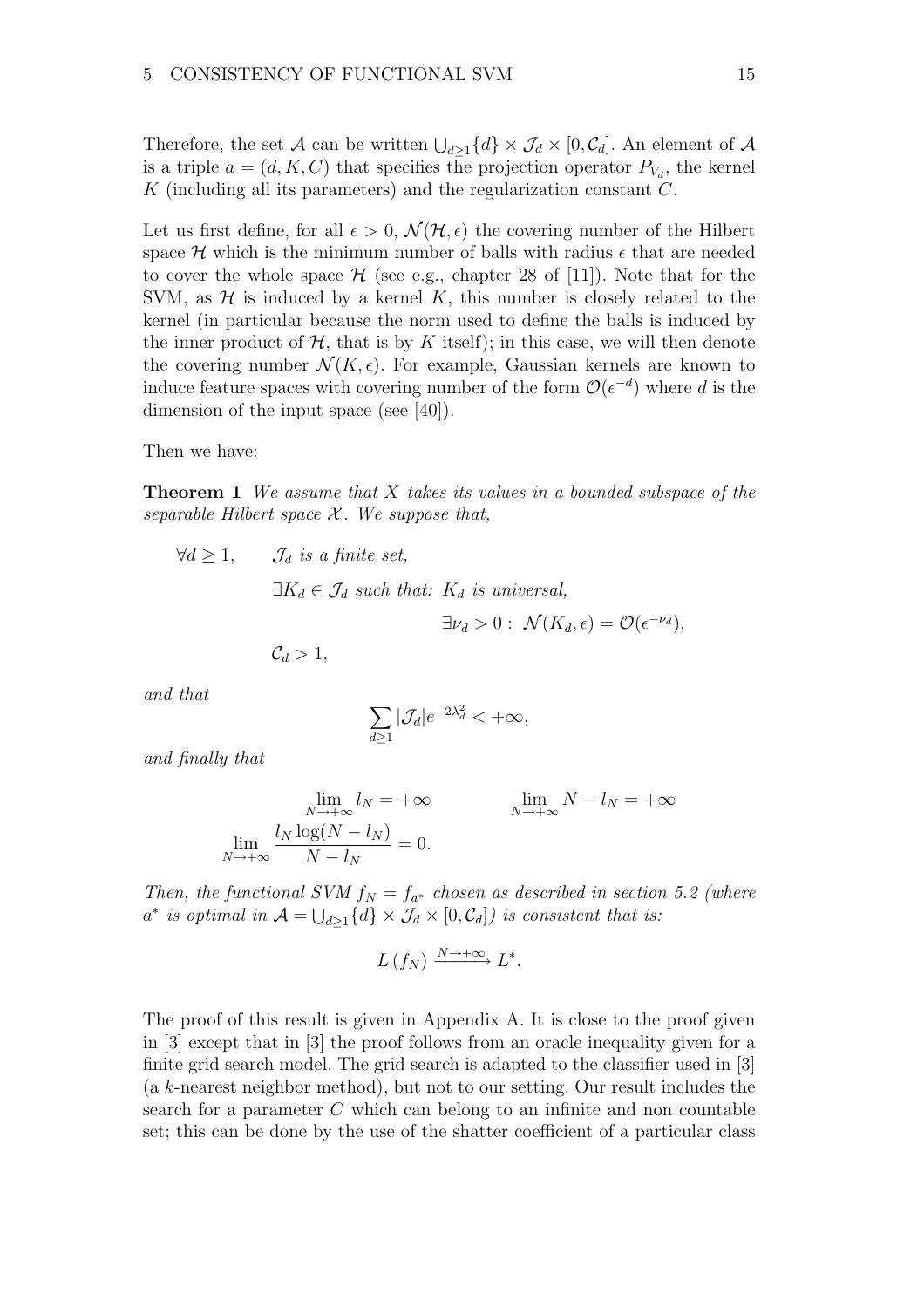of linear classifiers which provides the behavior of the classification rule on a set of  $N - l_N$  observations (see [11]).

As pointed out before, the Gaussian kernel satisfies the hypothesis of the theorem. Therefore, if  $\mathcal{I}_d$  contains a Gaussian kernel for all d, then consistency of the whole procedure is guaranteed. Other non universal kernels can of course be included in the search for the optimal model.

**Remark 1** Note that, in this theorem, the sets  $\mathcal{J}_d$  and  $[0, \mathcal{C}_d]$  depend on d: this does not influence the consistency of the method. In fact, one could have chosen the same set for every d, and  $\mathcal{J}_d$  could also contain a single Gaussian kernel with any parameter  $\sigma > 0$ . In practice however, this additional flexibility is very useful to adapt the model to the data, for instance by choosing an optimal value for  $\sigma$  with a Gaussian kernel from the validation set.

# 6 Applications

We present, in this section, several applications of the functional SVM models described above to real world data. The first two applications illustrate the consistent methodology introduced in section 5.2: one has an input variable with a high number of discretization points and the second has far fewer discretization points. Those applications show that more benefits are obtained from the functional approach when the data can be reasonably considered as functions, that is when the number of discretization points is higher than the number of observations.

The last application deals with spectrometric data and allows us to show how a functional transformation (derivative calculation) can improve the efficiency of SVMs. For this application, we do not use the consistent methodology but a projection on a spline space that permits easy derivative calculations.

For reasons of simplicity, the parameter C is chosen from a finite set of values (in general less than 10 values) growing exponentially (for instance 0.1, 1, 10, . . . ). In each simulation, the kernel family is fixed (e.g., Gaussian kernels). A finite set of fully specified candidate kernels are chosen in this family (for instance approximately 10 values of  $\sigma$  in the case of the Gaussian kernel family) and the best kernel is selected as described in the previous section.

# 6.1 Speech recognition

We first illustrate in this section the consistent learning procedure given in section 5. We compare it to the original procedure based on k-nn described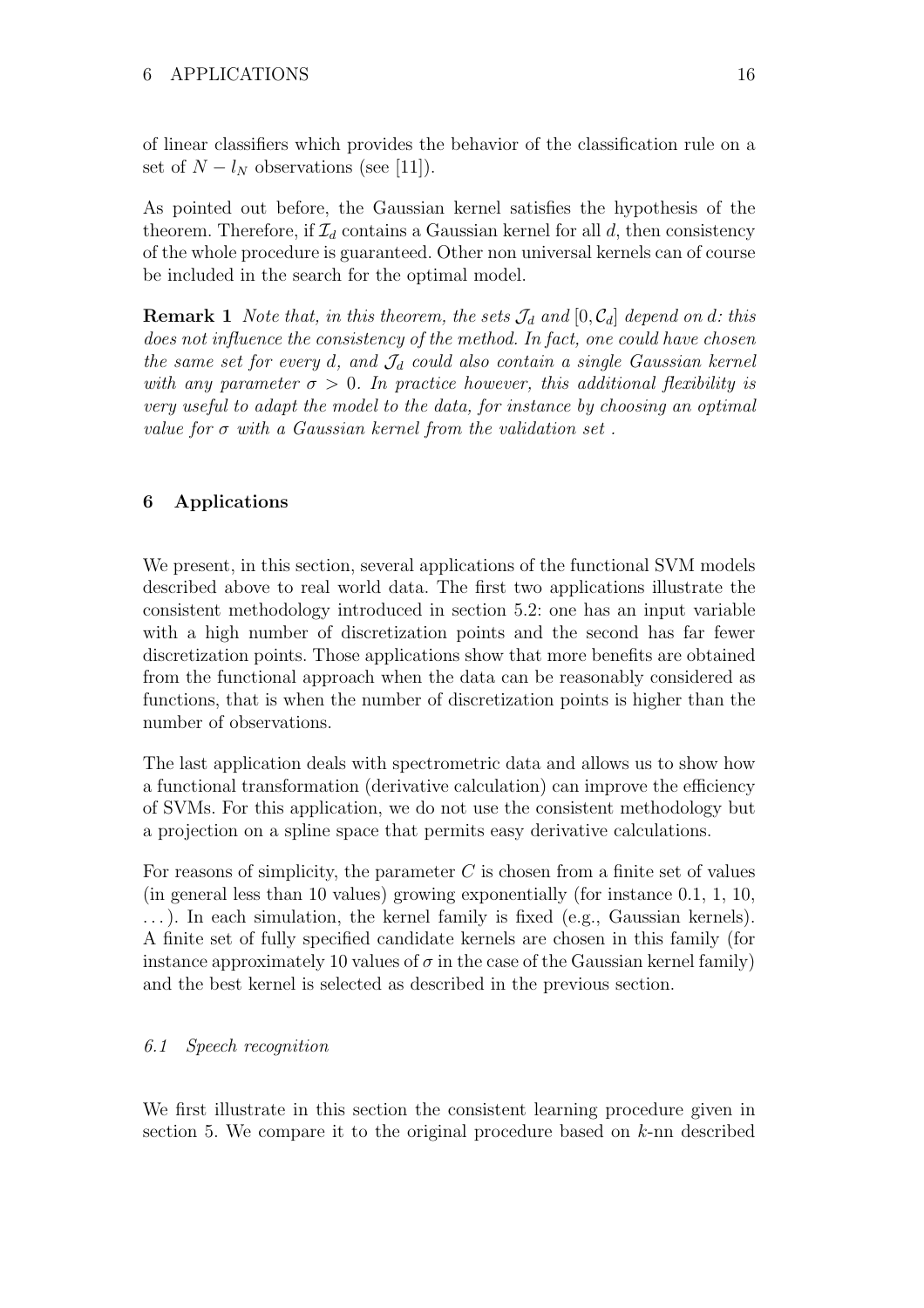in [3]. In practice, the only difference between the approaches is that we use a SVM whereas  $[3]$  uses a k-nn.

The problems considered in  $[3]$  consist in classifying speech samples<sup>1</sup>. There are three problems with two classes each: classifying "yes" against "no", "boat" against "goat" and "sh" against "ao". For each problem, we have 100 functions. Table 1 gives the sizes of the classes for each problem.

| Problem   | Class 1 | $Class -1$ |
|-----------|---------|------------|
| yes/no    | 48      | 52         |
| boat/goat | 55      | 45         |
| sh/ao     | 42      | 58         |

Table 1

Sizes of the classes for the speech recognition problem

Each function is described by a vector in  $\mathbb{R}^{8192}$  which corresponds to a digitized speech frame. The goal of this benchmark is to compare data processing methods that make minimal assumptions on the data: no prior knowledge is used to preprocess the data.

In order to directly compare to results from [3], performances of the algorithms are assessed by a leave-one-out procedure: 99 functions are used as the learning set (to which the split sample procedure is applied to choose SVM) and the remaining function provides a test example. This process is repeated 100 times, each time using a different function as the test example.

While the procedure described in 5.2 allows us to choose most of the parameters, both the basis  $\{\Psi_i\}_{i\geq 1}$  and the penalty term  $\lambda_d$  can be freely chosen. To focus on the improvement provided by SVM over  $k$ -nn, we have used the same elements as [3]. As the data are temporal patterns, [3] relies on the Fourier basis (moreover, the Fast Fourier Transform allows an efficient calculation of the coordinates of the data on the basis). The penalty term is 0 for all  $d$  below 100 and a high value (for instance 1000) for  $d > 100$ . This allows to only evaluate the models for  $d \leq 100$  because the high value of  $\lambda_d$  for higher d prevents the corresponding models to be chosen, regardless of their performances. As pointed out in [3], this choice appears to be safe as most of the dimensions then selected are much smaller than 50.

The last free parameter is the split between the training set and the validation set. As in [3] we have used the first 50 examples for training and the remaining 49 for validation. We report the error rate for each problem and several methods in tables 2 and 3.

<sup>&</sup>lt;sup>1</sup> Data are available at http://www.math.univ-montp2.fr/~biau/bbwdata.tgz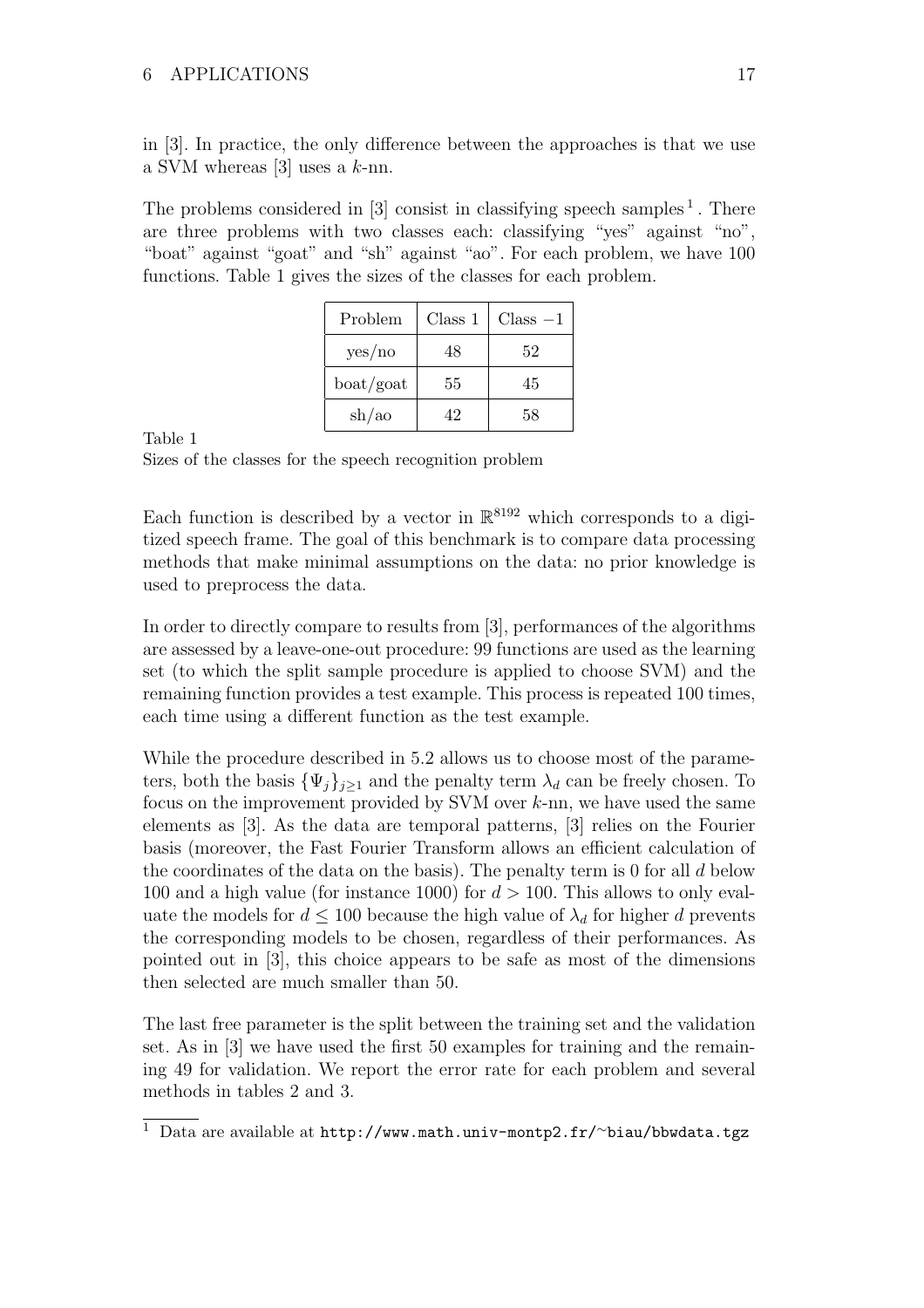| Problem            | k-nn | QDA   |
|--------------------|------|-------|
| yes/no             | 10%  | $7\%$ |
| $\text{boat/goat}$ | 21%  | 35%   |
| sh/ao              | 16%  | 19%   |

Table 2

Error rate for reference methods for the speech recognition problem (leave-one out)

| Problem/Kernel   linear (direct) |        | linear (projection) | Gaussian (projection) |
|----------------------------------|--------|---------------------|-----------------------|
| yes/no                           | 58%    | $19\%$              | 10%                   |
| $\text{boat/goat}$               | 46\%   | 29%                 | 8%                    |
| $\sh{}/\mathrm{ao}$              | $47\%$ | 25%                 | 12\%                  |

Table 3

Error rate for SVM based methods for the speech recognition problem (leave-one out)

Table 2 has been reproduced from [3]. QDA corresponds to Quadratic Discriminant Analysis performed, as for  $k$ -nn, on the projection of the data onto a finite dimensional subspace induced by the Fourier basis. Table 3 gives results obtained with SVMs. The second column, "linear (direct)", corresponds corresponds to the direct application of the procedure described in 3.1.2, without any prior projection. This is in fact the plain linear SVM directly applied to the original data. The two other columns corresponds to the SVM applied to the projected data, as described in section 5.2.

The most obvious fact is that the plain linear kernel gives very poor performances, especially compared to the functional kernels on projections: its results are sometimes worse than the rule that affects any observation to the dominating class. This shows that the ridge regularization of problem  $(R_\lambda)$ is not well adapted to functional data, a fact that was already known in the context of linear discriminant analysis [17]. The projection operator improves the results of the linear kernel, but not enough to reach the performance levels of k-nn. It seems that the projected problem is therefore non linear.

As expected, the functional Gaussian SVM performs generally better than k-nn and QDA, but the training times of the methods are not comparable. On a mid range personal computer, the full leave-one-out evaluation procedure applied to Gaussian SVM takes approximately one and half hours (using LIBSVM  $[6]$  embedded in the package e1071 of the R software  $[28]$ , whereas the same procedure takes only a few minutes for k-nn and QDA.

The performances of SVM with Gaussian kernel directely used on the raw data  $(in \mathbb{R}^{8192})$  are not reported here as they are quite meaningless. The results are indeed extremely sensitive to the way the grid search is conducted, especially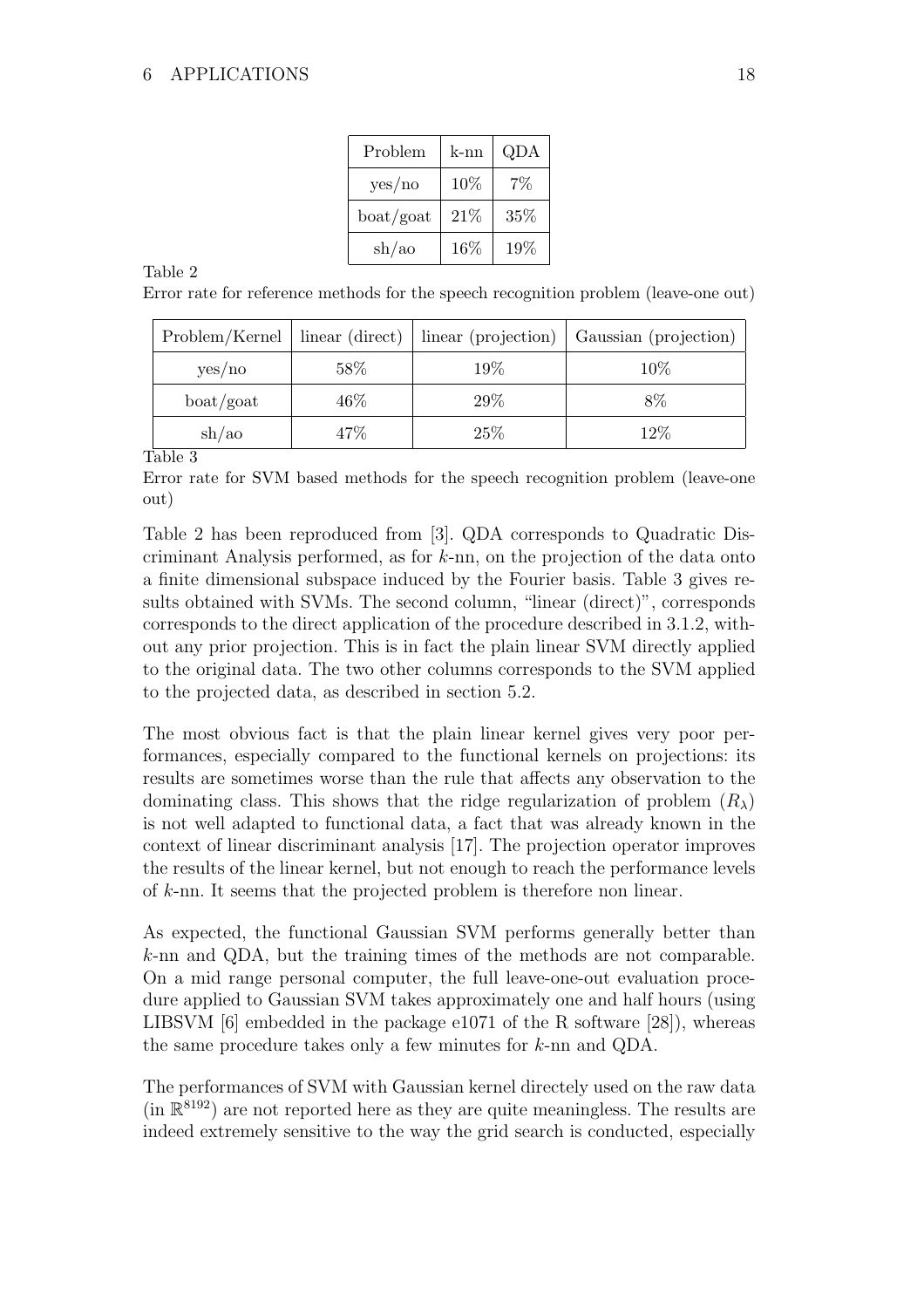for the value of  $C$ , the regularization parameter. On the "yes/no" data set for instance, if the search grid for  $C$  contains only values higher than 1, then the leave-one-out gives  $19\%$  of error. But in each case, the value  $C = 1$  is selected on the validation set. When the grid search is extended to smaller values, the smallest value is always selected and the error rate increases up to 46%. Similar behaviors occur for the other data sets. On this benchmark, the performances depend in fact on the choice of the search grid for C. This is neither the case of the linear kernel on raw data, nor the case for the projection based kernels. This is not very surprising as Gaussian kernels have some locality problems in very high dimensional spaces (see [15]) that makes them difficult to use.

## 6.2 Using wavelet basis

In order to investigate the limitation of the direct use of the linear SVM, we have applied them to another speech recognition problem. We studied a part of TIMIT database which was used in  $[17]^2$ . The data are log-periodograms corresponding to recording phonemes of 32 ms duration (the length of each logperiodogram is 256). We have chosen to restrict ourselves to classifying "aa" against "ao", because this is the most difficult sub-problem in the database. The database is a multi-speaker database. There are 325 speakers in the training set and 112 in the test set. We have 519 examples for "aa" in the training set (759 for "ao") and 176 in the test set (263 for "ao"). We use the split sample approach to choose the parameters on the training set (50% of the training examples are used for validation) and we report the classification error on the test set.

Here, we do not use a Fourier basis as the functions are already represented in a frequency form. As the data are very noisy, we decided to use a hierarchical wavelet basis (see e.g., [25]). We used the same penalty term as in 6.1. The error rate on the test set is reported in table 4. It appears that functional kernels are

| Functional Gaussian SVM   Functional linear SVM   Linear SVM |        |        |
|--------------------------------------------------------------|--------|--------|
| 22%                                                          | 19.4\% | $20\%$ |

Table 4

Error rate for all methods on the test set

not as useful here as in the previous example, as a linear SVM applied directly to the discretized functions (in  $\mathbb{R}^{256}$ ) performs as well as a linear SVM on the wavelet coefficients. A natural explanation is that the actual dimension of the input space  $(256)$  is smaller than the number of training examples  $(639)$  which means that evaluating the optimal coefficients of the SVM is less difficult than

<sup>2</sup> Data are available at http://www-stat.stanford.edu/∼tibs/ElemStatLearn/ datasets/phoneme.data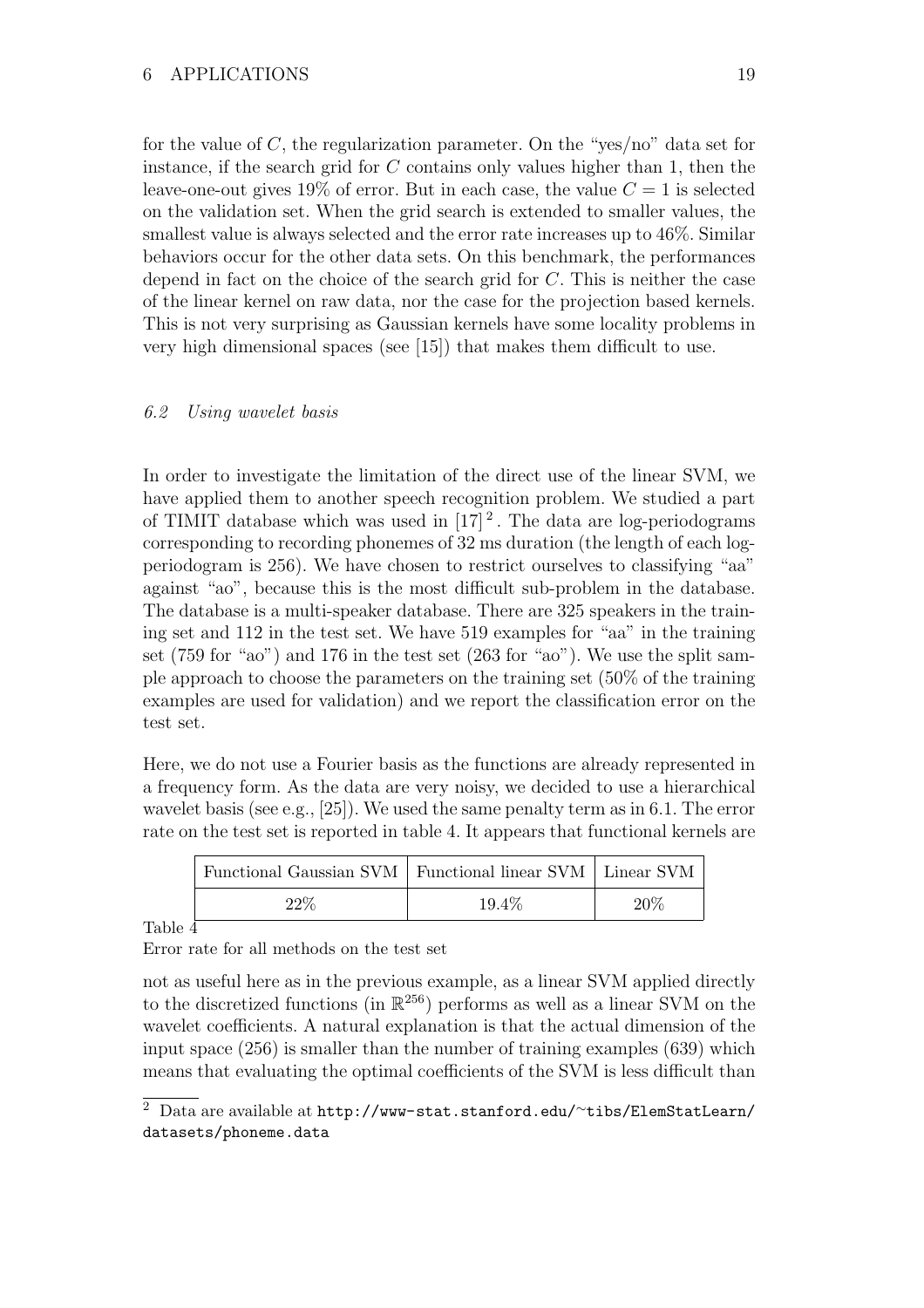in the previous example. Therefore, the additional regularization provided by reducing the dimension with a projection onto a small dimensional space is not really useful in this context.

#### 6.3 Spectrometric data set

We study in this section spectrometric data from food industry<sup>3</sup>. Each observation is the near infrared absorbance spectrum of a meat sample (finely chopped), recorded on a Tecator Infratec Food and Feed Analyser (we have 215 spectra). More precisely, an observation consists in a 100 channel spectrum of absorbances in the wavelength range 850–1050 nm (see figure 1). The classification problem consists in separating meat samples with a high fat content (more than 20%) from samples with a low fat content (less than  $20\%$ ).



Figure 1. Spectra for both classes

It appears on figure 1 that high fat content spectra have sometimes two local maxima rather than one: we have therefore decided to focus on the curvature of the spectra, i.e., to use the second derivative. The figure 2 shows that there is more differences between the second derivatives of each class than between the original curves.



Figure 2. Second derivatives of the spectra for both classes

 $^3$ Data are available on statlib at  $\texttt{http://lib.stat.cmu.edu/datasets/tecator}$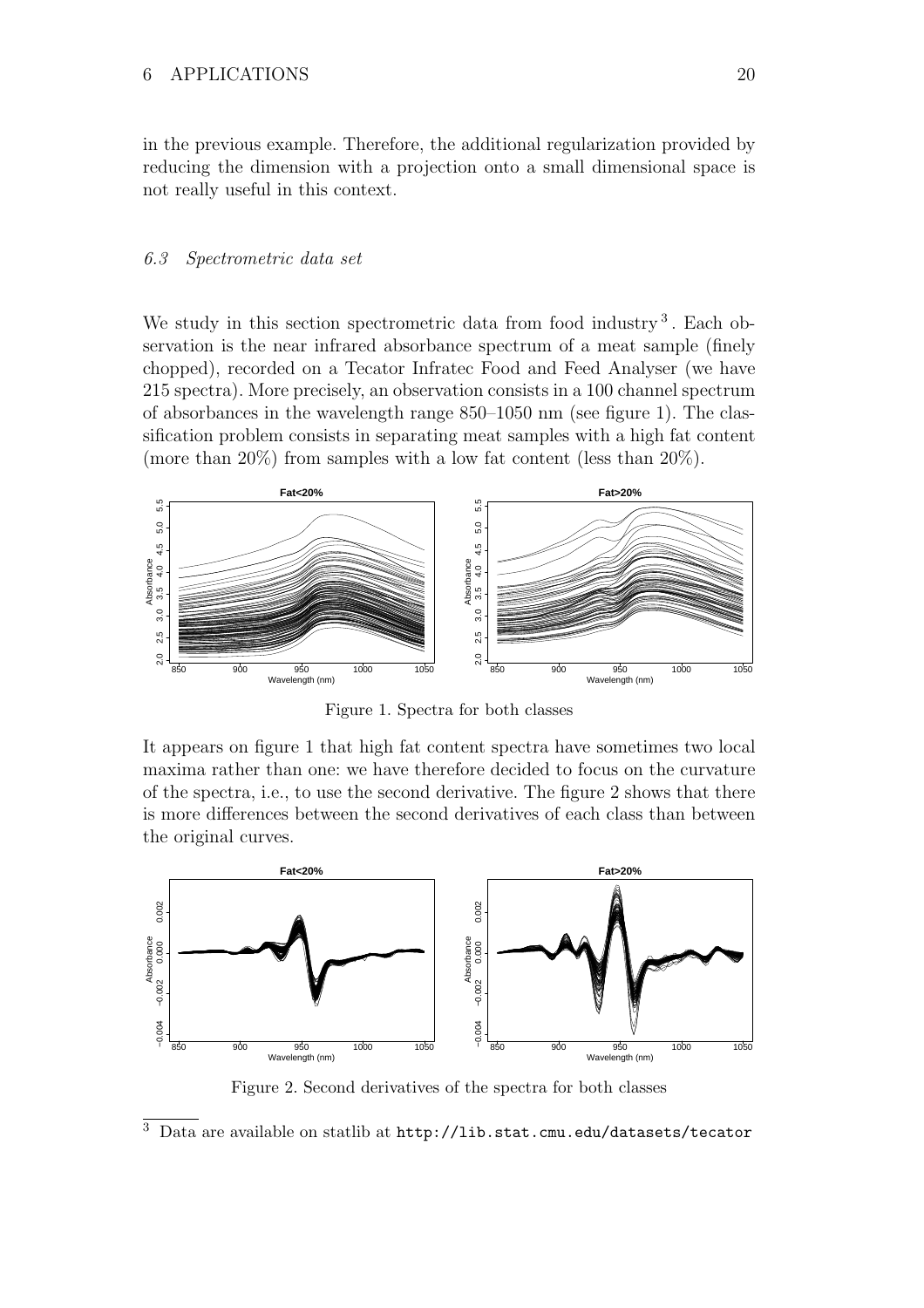The data set is split into 120 spectra for learning and 95 spectra for testing. The problem is used to compare standard kernels (linear and Gaussian kernels) to a derivative based kernel. We do not use the consistent procedure here as we choose a fixed spline subspace to represent the functions so as to calculate their second derivative. However, the parameters C and  $\sigma$  are still chosen by a split sample approach that divides the 120 learning samples into 60 spectra for learning and 60 spectra for validation. The dimension of the spline subspace is obtained thanks to a leave-one-out procedure applied to the whole set of input functions, without taking into account classes (see [33] for details).

The performances depend of course on the random split between learning and test. We have therefore repeated this splitting 250 times (as we do not select an optimal projection dimension, the procedure is much faster than the one used for both previous experiments). Table 5 gives the mean error rate of those experiments on the test set.

| Kernel                         | mean test error |  |
|--------------------------------|-----------------|--|
| Linear                         | 3.38%           |  |
| Linear on second derivatives   | 3.28%           |  |
| Gaussian                       | 7.5%            |  |
| Gaussian on second derivatives | $2.6\%$         |  |

Table 5

Mean test error rate for all methods on the spectrometric dataset

The results show that the problem is less difficult that the previous ones. Nevertheless, it also appears that a functional transformation improves the results: the use of a Gaussian kernel on second derivatives gives significantly better results than the use of an usual kernel (linear or Gaussian) on the original data (t-test results). The relatively bad performances of the Gaussian kernel on plain data can be explained by the fact that a direct comparison of spectra based on their  $L^2(\mu)$  norm is in general dominated by the mean value of those spectra which is not a good feature for classification in spectrometric problems. The linear kernel is less sensitive to this problem and is not really improved by the derivative operator. One possible interpretation of this behavior is that curvature can be estimated by linear combination of the original spectral variables with some finite difference calculations; the linear SVM might obtain good performances on the raw spectra thanks to this type of calculation. In the Gaussian case, the use of a functional transformation introduces expert knowledge (i.e., curvature is a good feature for some spectrometric problems) and allows to overcome most of the limitations of the original kernel.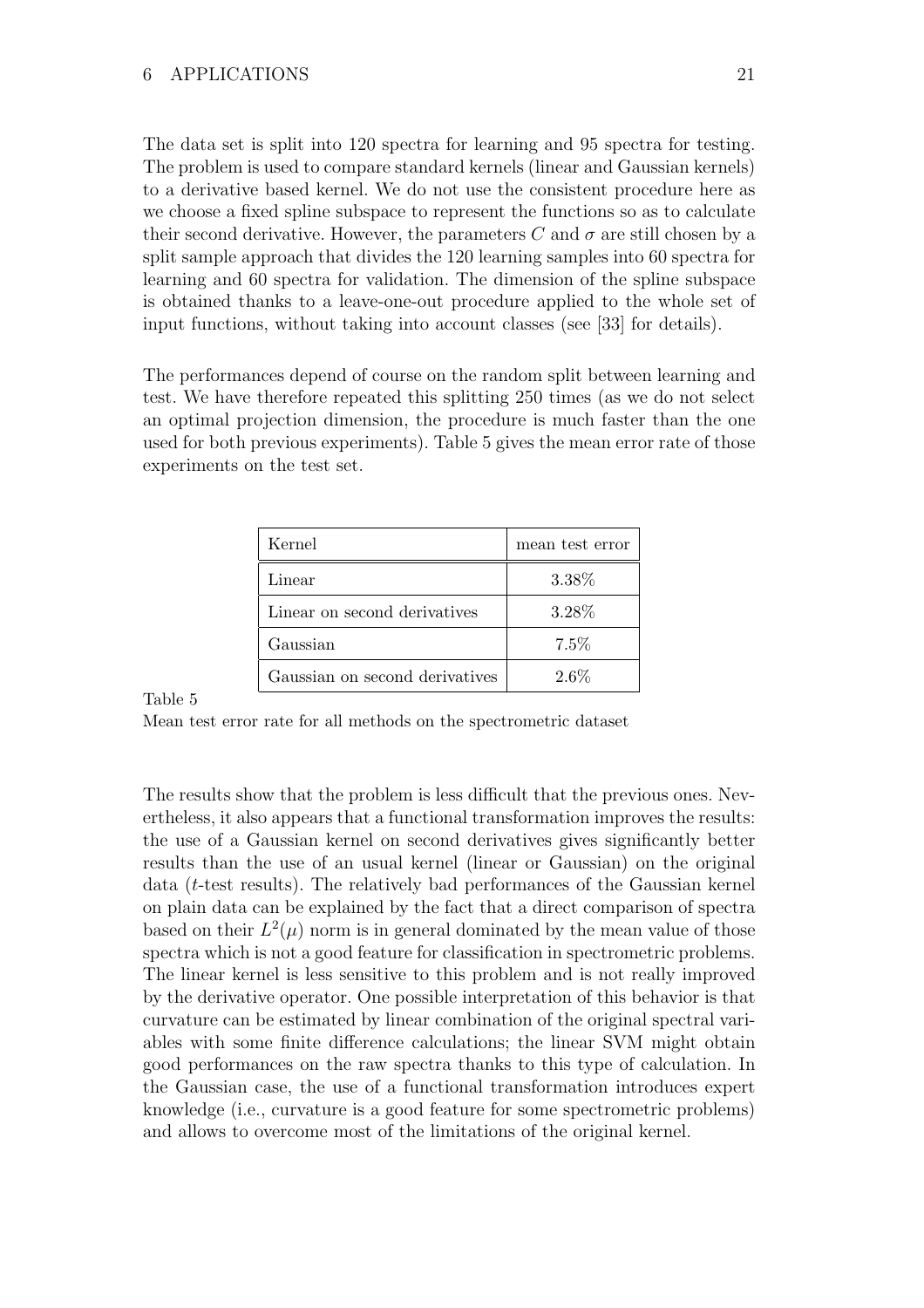# 7 Conclusion

In this paper, we have shown how to use Support Vector Machines (SVMs) for functional data classification. While plain linear SVMs could be used directly on functional data, we have shown the benefits of using adapted functional kernels. We have defined projection based kernels that provide a consistent learning procedure for functional SVMs. We have also introduced transformation based kernels that allow to take into account expert knowledge (such as the fact that the curvature of a function can be more discriminant than its values in some applications). Both types of kernels have been tested on real world problems. The experiments gave very satisfactory results and showed that for some types of functional data, the performances of SVM based classification can be improved by using kernels that make use of the functional nature of the data.

### Acknowledgements

The authors thank the anonymous referees and the Editor for their valuable suggestions that helped to improve this paper.

#### A Proofs

In order to simplify the notation, we denote  $l = l_N$  when N is obvious. We also denote  $X^{(d)} = P_{V_d}(X)$  and  $x_i^{(d)} = P_{V_d}(x_i)$ .

The proof of the consistency result of [3] is based on an oracle. We demonstrate a similar inequality: for N large enough,

$$
L(f_{a^*}) - L^* \le \inf_{d \ge 1} \left[ L_d^* - L^* + \inf_{C \in \mathcal{I}_d, K \in \mathcal{J}_d} (L(f_a) - L_d^*) + \frac{\lambda_d}{\sqrt{m}} \right] + \sqrt{\frac{32(l+1)\log m}{m}} + 128\Delta \sqrt{\frac{1}{32m(l+1)\log m}} \quad (A.1)
$$

where  $m = N - l$ ,  $\Delta \equiv \sum_{d \geq 1} |\mathcal{J}_d| e^{-\lambda_d^2/32} < +\infty$  and  $L_d^*$  is the Bayes error for the projected problem, i.e.  $\bar{L}_d^* = \inf_{f: \mathbb{R}^d \to \{-1,1\}} \mathbb{P}(f(X^{(d)}) \neq Y)$ .

Following [3], we see that the definition of  $a^* = (d^*, K^*, C^*)$  leads to,

$$
\widehat{L}\left(f_{a^*}\right) + \frac{\lambda_{d^*}}{\sqrt{m}} \leq \widehat{L}\left(f_a\right) + \frac{\lambda_d}{\sqrt{m}}
$$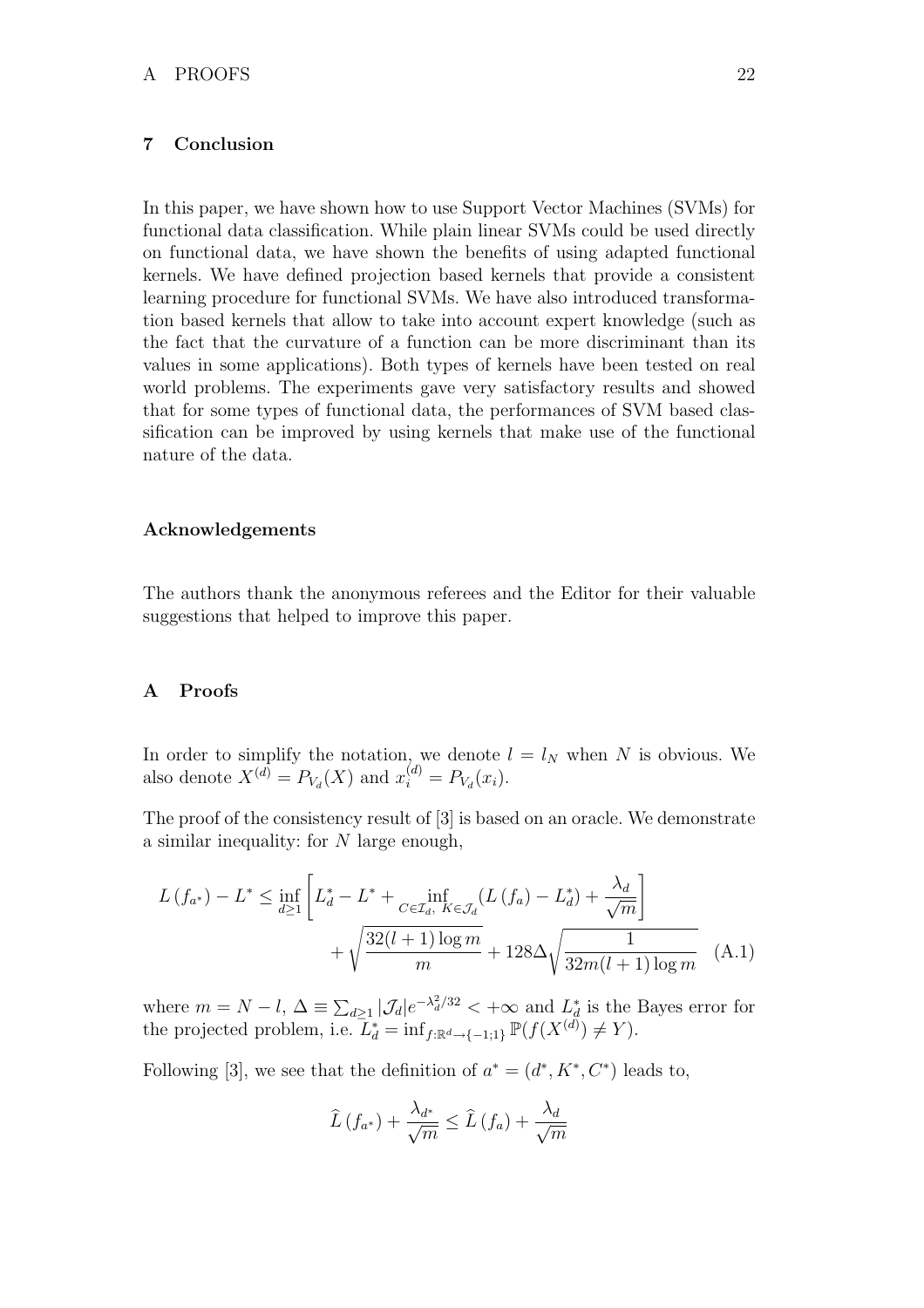for all  $a = (d, C, K)$  in  $\mathcal{A} = \bigcup_{d \geq 1} \{d\} \times \mathcal{J}_d \times [0, C_d]$ . Then, for all  $\epsilon > 0$ ,

$$
\mathbb{P}\left(L\left(f_{a^*}\right) - \hat{L}\left(f_{a}\right) > \frac{\lambda_d}{\sqrt{m}} + \epsilon\right) \leq \mathbb{P}\left(L\left(f_{a^*}\right) - \hat{L}\left(f_{a^*}\right) > \frac{\lambda_{d^*}}{\sqrt{m}} + \epsilon\right)
$$
\n
$$
\leq \sum_{d \geq 1} \mathbb{P}\left(L\left(f_{(d,C^*,K^*)}\right) - \hat{L}\left(f_{(d,C^*,K^*)}\right) > \frac{\lambda_d}{\sqrt{m}} + \epsilon\right)
$$
\n
$$
\leq \sum_{d \geq 1, K \in \mathcal{J}_d} \mathbb{P}\left(L\left(f_{(d,C^*,K)}\right) - \hat{L}\left(f_{(d,C^*,K)}\right) > \frac{\lambda_d}{\sqrt{m}} + \epsilon\right) \quad (A.2)
$$

In [3], the right hand side of the inequality is bounded by the use of the union bound on A. Here,  $[0, \mathcal{C}_d]$  is not countable and thus we can not do the same. We will then use the generalization capability of a set of linear classifiers via its shatter coefficient. Actually, when d and K are set,  $f_{(d,C^*,K)}$  is an affine discrimination function built from the observation projections and the kernel K. More precisely, we have:

for all 
$$
x
$$
 in  $\mathcal{X}$ ,  $f_a(x^{(d)}) = \sum_{n=1}^l \alpha_n^* y_n K(x_n^{(d)}, x^{(d)}) + b^*$ .

Then,  $f_a$  has the form  $b+f$  where f is chosen in the set of functions spanned by  $\{K(x_1^{(d)}\)}$  $\binom{d}{1}, \ldots, K(x_l^{(d)})$  $\mathcal{F}_l^{(d)},$ .). Let us denote by  $\mathcal{F}_K(x_1^{(d)})$  $x_1^{(d)}, \ldots, x_l^{(d)}$  $\binom{u}{l}$  this set of classifiers and, for all  $f$  in  $\mathcal{F}_K(x_1^{(d)})$  $x_1^{(d)}, \ldots, x_l^{(d)}$  $\mathcal{L}^{(d)}(f) = \mathbb{P}(f(X^{(d)}) \neq$  $Y \mid (x_1, y_1), \ldots, (x_l, y_l)$ . By Theorem 12.6 in [11], we then have, for all  $\nu > 0$ ,

$$
\mathbb{P}\left(\sup_{f\in\mathcal{F}_K(x_1^{(d)},...,x_l^{(d)})}|\hat{L}(f)-L^l(f)|>\nu\middle|\ (x_1,y_1),\ldots,(x_l,y_l)\right)\le
$$

$$
8\mathcal{S}(\mathcal{F}_K(x_1^{(d)},\ldots,x_l^{(d)}),m)e^{-m\nu^2/32},
$$

where  $\mathcal{S}(\mathcal{F}_K(x_1^{(d)})$  $x_1^{(d)}, \ldots, x_l^{(d)}$  $\binom{d}{l}$ , *m*) is the shatter coefficient of  $\mathcal{F}_K(x_1^{(d)})$  $x_1^{(d)}, \ldots, x_l^{(d)}$  $\binom{a}{l},$ that is the maximum number of different subsets of  $m$  points that can be separated by the set of classifiers  $\mathcal{F}_K(x_1^{(d)})$  $x_1^{(d)}, \ldots, x_l^{(d)}$  $\binom{a}{l}$ . This set is a vector space of dimension less or equal to  $l + 1$ , therefore according to chapter 13 of [11],  $\mathcal{S}(\mathcal{F}_K(\overline{x}_1^{(d)})$  $x_1^{(d)}, \ldots, x_l^{(d)}$  $\mathcal{L}^{(d)}_l$ ,  $m$ )  $\leq m^{l+1}$ . This implies that, for all  $(d, K) \in \mathbb{N}^* \times \mathcal{J}_d$ ,

$$
\mathbb{P}\left(L\left(f_{(d,C^*,K)}\right) - \hat{L}\left(f_{(d,C^*,K)}\right) > \frac{\lambda_d}{\sqrt{m}} + \epsilon\right)
$$
\n
$$
= \mathbb{E}\left[\mathbb{P}\left(L\left(f_{(d,C^*,K)}\right) - \hat{L}\left(f_{(d,C^*,K)}\right) > \frac{\lambda_d}{\sqrt{m}} + \epsilon\middle|\left(x_1,y_1\right),\ldots,\left(x_l,y_l\right)\right)\right]
$$
\n
$$
\leq \mathbb{E}\left[\mathbb{P}\left(\sup_{f \in \mathcal{F}_K(x_1^{(d)},\ldots,x_l^{(d)})} |\hat{L}(f) - L^l(f)| > \frac{\lambda_d}{\sqrt{m}} + \epsilon\middle|\left(x_1,y_1\right),\ldots,\left(x_l,y_l\right)\right)\right]
$$
\n
$$
\leq 8m^{l+1}e^{-\lambda_d^2/32}e^{-m\epsilon^2/32}.\tag{A.3}
$$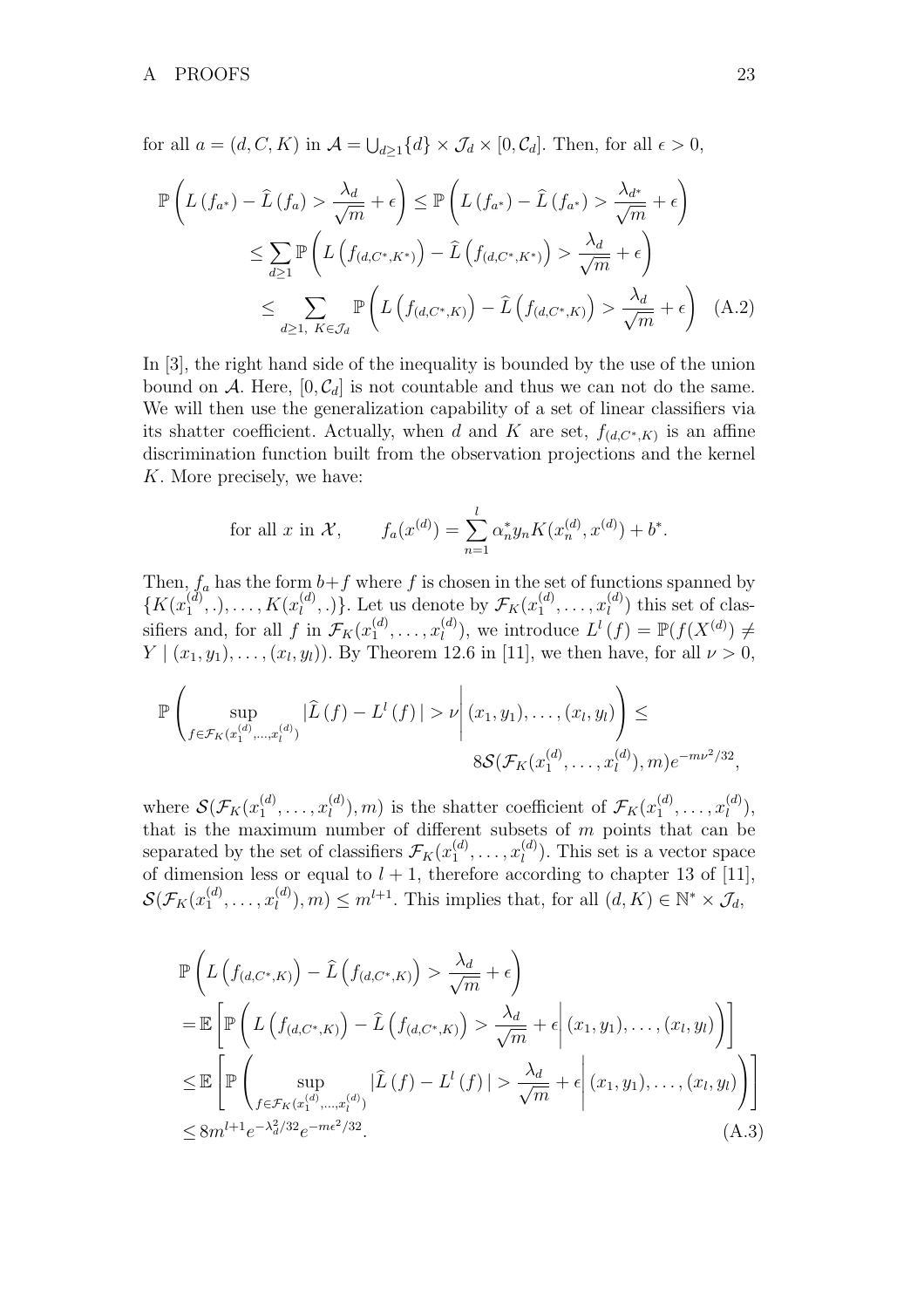Combining (A.2) and (A.3), we finally see that

$$
\mathbb{P}\left(L\left(f_{a^*}\right) - \widehat{L}\left(f_a\right) > \frac{\lambda_d}{\sqrt{m}} + \epsilon\right) \leq 8\Delta m^{l+1} e^{-m\epsilon^2/32}.
$$

If  $Z$  is a positive random variable, we have obviously

$$
\mathbb{E}(Z) \leq \mathbb{E}(Z\mathbb{I}_{\{Z>0\}}) = \int_0^{+\infty} \mathbb{P}(Z \geq \epsilon) d\epsilon.
$$

For  $Z = L(f_{a^*}) - \widehat{L}(f_a) - \frac{\lambda_d}{\sqrt{n}}$  $\frac{d}{m}$ , this leads, for all a in  $\cup_d \{d\} \times \mathcal{I}_d \times \mathcal{J}_d$ , to

$$
L(f_{a^*}) \leq \mathbb{E}(\widehat{L}(f_a)) + \frac{\lambda_d}{\sqrt{m}} + \int_0^{+\infty} \mathbb{P}\left(L(f_{a^*}) - \widehat{L}(f_a) > \frac{\lambda_d}{\sqrt{m}} + \epsilon\right) d\epsilon.
$$

Finally, following [3], for all  $u > 0$ ,

$$
\int_0^{+\infty} \mathbb{P}\left(L\left(f_{a^*}\right) - \hat{L}\left(f_a\right) > \frac{\lambda_d}{\sqrt{m}} + \epsilon\right) d\epsilon \le \int_0^u 1 d\epsilon + \int_u^{+\infty} 8\Delta m^{l+1} e^{-m\epsilon^2/32} d\epsilon
$$
\n
$$
\le u + 128\Delta m^{l+1} \int_u^{+\infty} \left(\frac{1}{16} + \frac{1}{m\epsilon^2}\right) e^{-m\epsilon^2/32} d\epsilon
$$

and then

$$
L(f_{a^*}) \leq \mathbb{E}(\widehat{L}(f_a)) + \frac{\lambda_d}{\sqrt{m}} + u + \frac{128\Delta m^l}{u}e^{-mu^2/32};
$$

if we set  $u = \sqrt{\frac{32(l+1)\log m}{m}}$  $\frac{1 \log m}{m}$  and by the equality  $\mathbb{E}(\widehat{L}(f_a)) = L(f_a)$ , we deduce that, for all  $a$  in  $A$ ,

$$
L(f_{a^*}) \le L(f_a) + \frac{\lambda_d}{\sqrt{m}} + \sqrt{\frac{32(l+1)\log m}{m}} + 128\Delta \sqrt{\frac{1}{32(l+1)\log m}}
$$

which finally proves oracle  $(A.1)$ .

We conclude via the following steps:

- (1)  $\lim_{m\to+\infty}\sqrt{\frac{32(l+1)\log m}{m}}+128\Delta\sqrt{\frac{1}{32m(l+1)\log m}}=0$  from the assumptions of Theorem 1;
- (2) Lemma 5 in [3] shows that  $L_d^* L^* \xrightarrow{d \to +\infty} 0;$
- (3) Let  $\epsilon > 0$ . If we take a  $d_0$  such that, for all  $d \geq d_0$ ,  $L_d^* L^* \leq \epsilon$ . To conclude, we finally have to prove that

$$
\inf_{(C,K)\in\mathcal{I}_{d_0}\times\mathcal{J}_{d_0}} L\left(f_{(d_0,C,K)}\right) - L_{d_0}^* \xrightarrow{N\to+\infty} 0.
$$

This is a direct consequence of Theorem 2 in [40]. Let us show that the hypotheses of this theorem are fulfilled: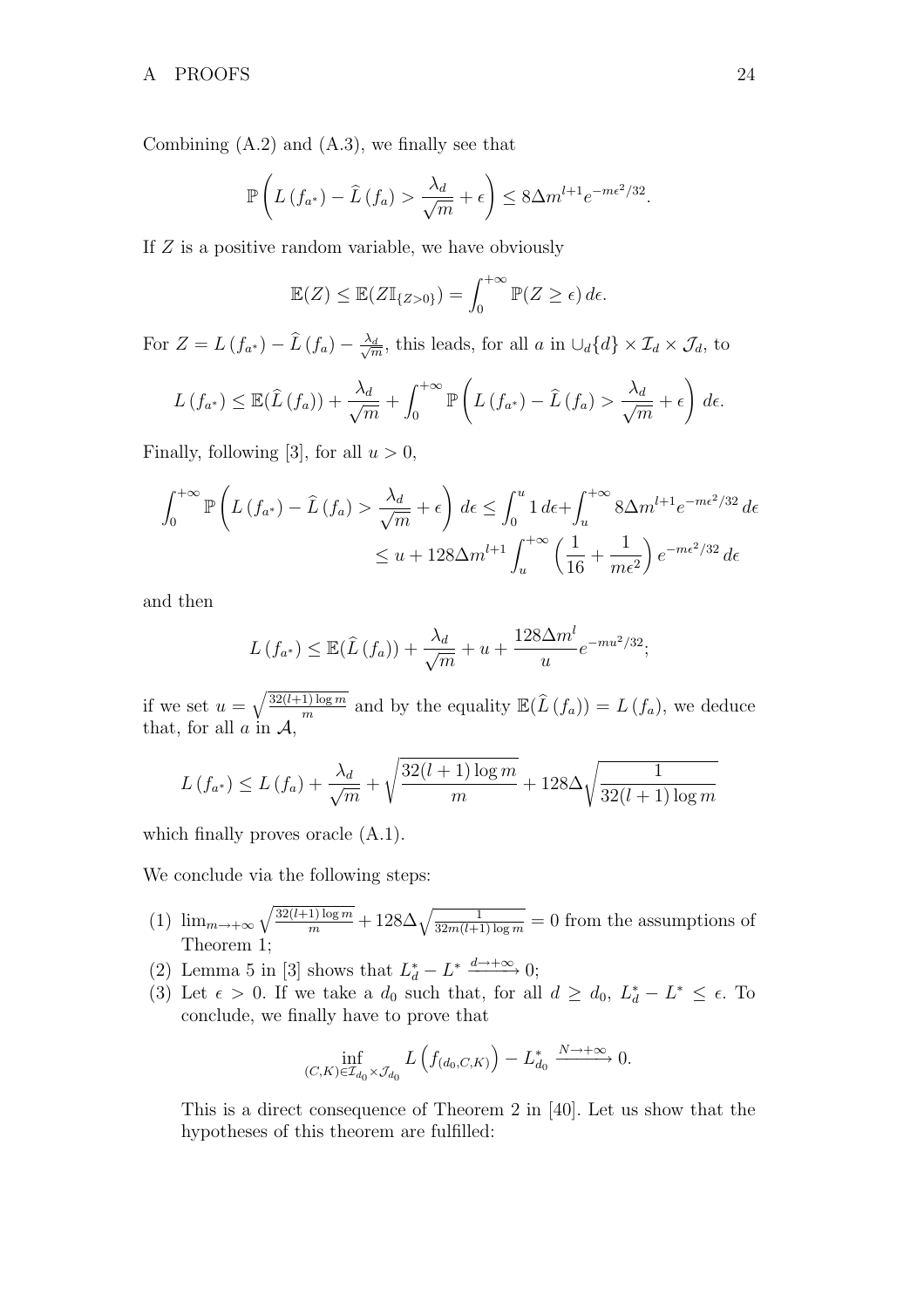(a) Theorem 2 in [40] is valid for universal kernels that satisfy some requirements on their covering numbers.

As we focus on  $\inf_{(C,K)\in\mathcal{I}_{d_0}\times\mathcal{J}_{d_0}} L\left(f_{(d_0,C,K)}\right)$ , we can choose freely the kernel and the regularization parameter in  $\mathcal{I}_{d_0} \times \mathcal{J}_{d_0}$ . Therefore, we choose  $K_{d_0}$  an universal kernel with covering number of the form  $\mathcal{O}(\epsilon^{-\nu_{d_0}})$  for some  $\nu_{d_0} > 0$  (this is possible according to our hypotheses).

(b) Theorem 2 in [40] asks for  $X^{(d)}$  to take its values in a compact set of  $\mathbb{R}^d$ .

Actually, X is bounded in X so, by definition of  $x \to x^{(d)}$ ,  $X^{(d)}$ takes its values in a bounded set of  $\mathbb{R}^d$  which is included in a compact set of  $\mathbb{R}^d$ ;

(c) Finally, Theorem 2 in [40] requests a particular behavior for  $C_l$ , the regularization parameter used for l examples:  $C_l$  is such that  $lC_l \rightarrow$  $+\infty$  and  $C_l = \mathcal{O}(l^{\beta-1})$  for some  $0 < \beta < \frac{1}{\nu_{d_0}}$ .

Let  $\beta_{d_0}$  be any number in  $\Big]0, \frac{1}{\nu_d}$  $\frac{1}{\nu_{d_0}} \wedge 1$  (where  $a \wedge b$  denotes the infimum between a and b). Then, let  $C_l$  be  $l^{\beta_{d_0}-1}$ . This defines a sequence of real numbers included in  $]0,1[$  which fulfills the requirements stated above. As  $\mathcal{C}_{d_0} \geq 1$  for all  $l \geq 2$ , we have  $C_l \in [0, \mathcal{C}_{d_0}]$ therefore such choice of the regularization parameters is compatible with the hypothesis of our theorem.

This allows to apply Theorem 2 in [40] which implies that  $L\left(f_{(d_0,(C_l),K_{d_0})}\right)$ converges to  $L_{d_0}^*$  and finally to obtain the conclusion.

### References

- [1] N. Aronszajn. Theory of reproducing kernels. Transactions of the American Mathematical Society, 68(3):337–404, May 1950.
- [2] P. Besse and J. Ramsay. Principal component analysis of sampled curves. Psychometrica, 51:285–311, 1986.
- [3] G. Biau, F. Bunea, and M. Wegkamp. Functional classification in Hilbert spaces. IEEE Transactions on Information Theory, 51:2163–2172, 2005.
- [4] H. Cardot, F. Ferraty, and P. Sarda. Functional linear model. Statist. & Prob. Letters, 45:11–22, 1999.
- [5] H. Cardot, F. Ferraty, and P. Sarda. Spline estimators for the functional linear model. Statistica Sinica, 13:571–591, 2003.
- [6] C.-C. Chang and C.-J. Lin. LIBSVM: a library for support vector machines, 2001. Software available at http://www.csie.ntu.edu.tw/ <sup>∼</sup>cjlin/libsvm.
- [7] N. Cristianini and J. Shawe-Taylor. An Introduction to Support Vector Machines. Cambridge University Press, Cambridge, UK, 2000.
- [8] J. Dauxois and A. Pousse. Les analyses factorielles en calcul des proba-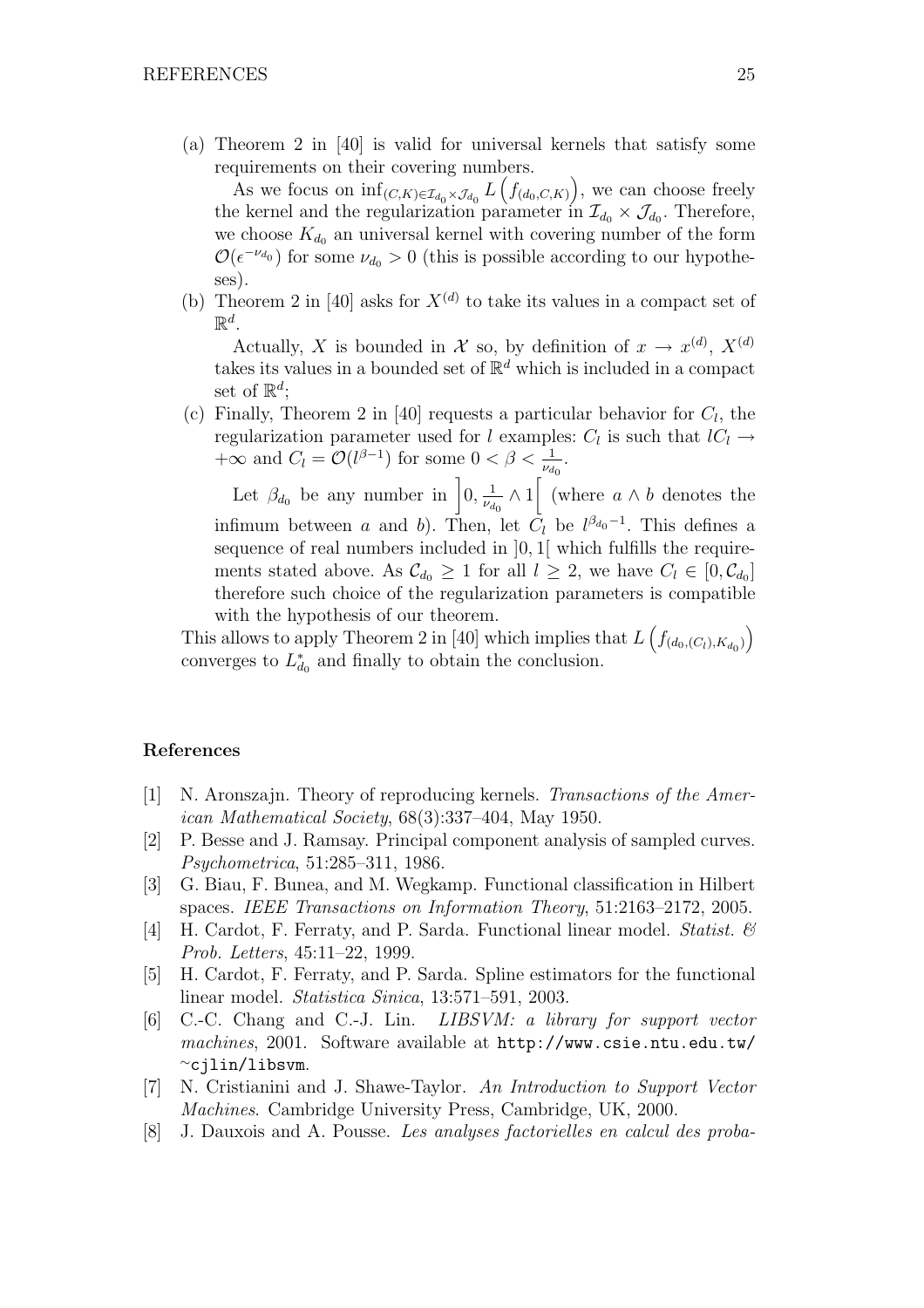bilités et en statistiques : essai d'étude synthétique. Thèse d'état, Université Paul Sabatier, Toulouse, 1976.

- [9] J. Dauxois, A. Pousse, and Y. Romain. Asymptotic theory for the principal component analysis of a vector of random function: some applications to statistical inference. Journal of Multivariate Analysis, 12:136–154, 1982.
- [10] J. Deville. M´ethodes statistiques et num´eriques de l'analyse harmonique. Annales de l'INSEE, 15:3–97, Janvier–Avril 1974.
- [11] L. Devroye, L. Györfi, and G. Lugosi, editors. A Probabilistic Theory of Pattern Recognition, volume 21 of Applications of Mathematics. Springer, 1996.
- [12] T. Evgeniou, M. Pontil, and T. Poggio. Regularization networks and support vector machines. Advances in Computational Mathematics, 13(1):1– 50, 2000.
- [13] L. Ferré and N. Villa. Multi-layer neural network with functional inputs: an inverse regression approach. Submitted to Scandinavian Journal of Statistics, 2005.
- [14] L. Ferré and N. Villa. Discrimination de courbes par régression inverse fonctionnelle. Revue de Statistique Appliquée, LIII(1):39–57, 2005.
- [15] D. Francois, V. Wertz, and M. Verleysen. About the locality of kernels in high-dimensional spaces. In ASMDA 2005, International Symposium on Applied Stochastic Models and Data Analysis, pages 238–245, Brest, France, 2005.
- [16] I. Frank and J. H. Friedman. A statistical view of some chemometrics regression tools. Technometrics, 35:109–148, 1993.
- [17] T. Hastie, A. Buja, and R. Tibshirani. Penalized discriminant analysis. Annals of Statistics, 23:73–102, 1995.
- [18] T. Hastie and C. Mallows. A discussion of "A statistical view of some chemometrics regression tools" by I.E. Frank and J.H. Friedman. Technometrics, 35:140–143, 1993.
- [19] T. Hastie, S. Rosset, R. Tibshirani, and J. Zhu. The entire regularization path for the support vector machine. Journal of Machine Learning Research, 5:1391–1415, October 2004.
- [20] T. Hastie, R. Tibshirani, and J. Friedman. The Elements of Statistical Learning: Data Mining, Inference, and Prediction. Springer-Verlag, 2001.
- [21] A. E. Hoerl and R. W. Kennard. Ridge regression: Biased estimation for nonorthogonal problems. Technometrics, 12(1):55–67, 1970.
- [22] G. M. James and T. J. Hastie. Functional linear discriminant analysis for irregularly sampled curves. Journal of the Royal Statistical Society Series B, 63:533–550, 2001.
- [23] S. Leurgans, R. Moyeed, and B. Silverman. Canonical correlation analysis when the data are curves. Journal of the Royal Statistical Society B, 55(3):725–740, 1993.
- [24] C.-J. Lin. Formulations of support vector machines: a note from an optimization point of view. Neural Computation, 2(13):307–317, 2001.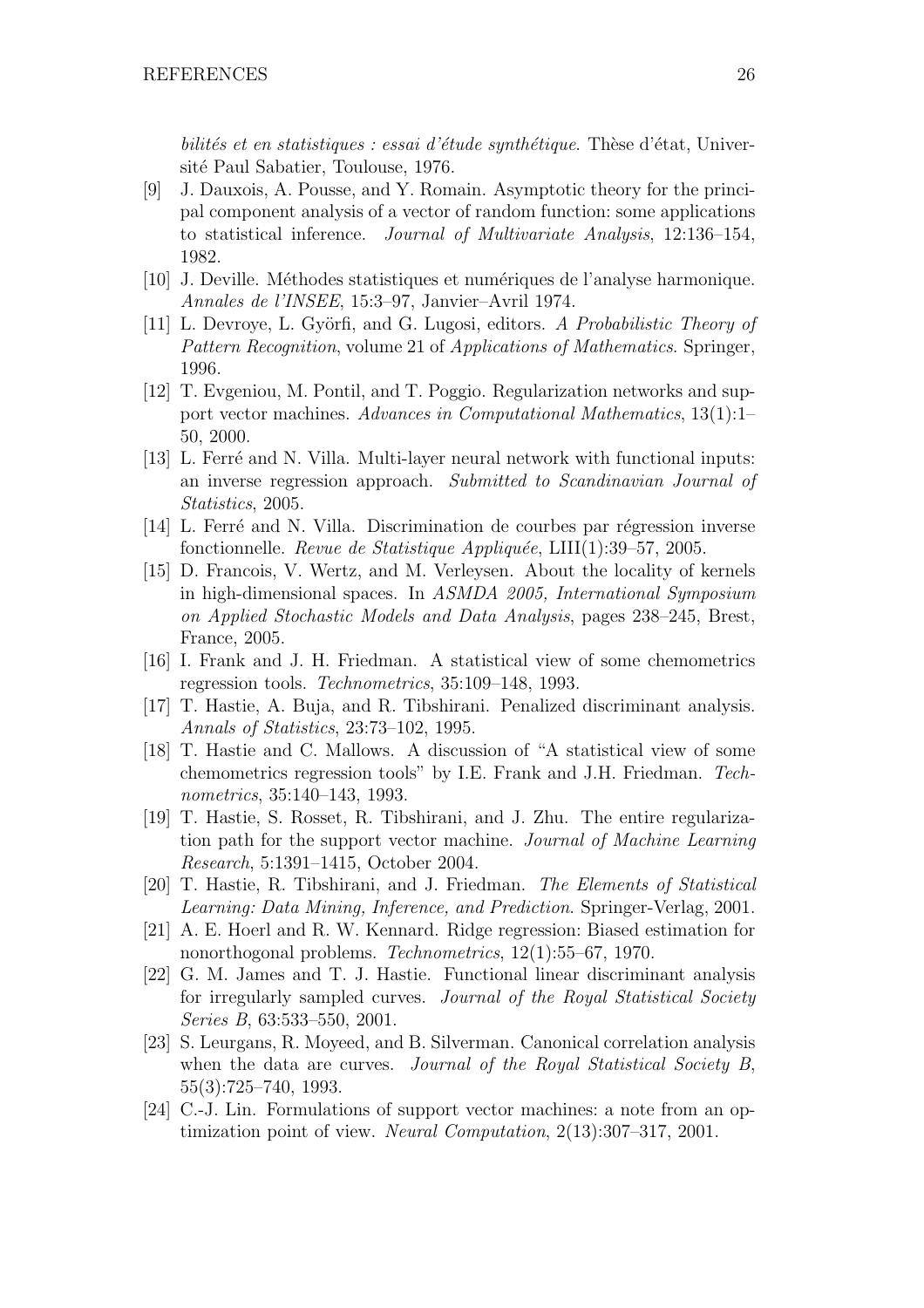- [25] S. Mallat. Multiresolution approximation and wavelet orthonormal bases of l2. Transaction of the American Mathematical Society, 315:69–87, September 1989.
- [26] B. D. Marx and P. H. Eilers. Generalized linear regression on sampled signals with penalized likelihood. In R. H. A. Forcina, G. M. Marchetti and G. Galmacci, editors, Statistical Modelling. Proceedings of the 11th International workshop on Statistical Modelling, Orvietto, 1996.
- [27] S. Pezzulli and B. Silverman. On smoothed principal components analysis. Computational Statistics, 8:1–16, 1993.
- [28] R Development Core Team. R: A Language and Environment for Statistical Computing. R Foundation for Statistical Computing, Vienna, Austria, 2005. ISBN 3-900051-07-0.
- [29] J. Ramsay and B. Silverman. Functional Data Analysis. Springer Series in Statistics. Springer Verlag, June 1997.
- [30] J. O. Ramsay and C. J. Dalzell. Some tools for functional data analysis (with discussion). Journal of the Royal Statistical Society Series B, 53:539–572, 1991.
- [31] F. Rossi and B. Conan-Guez. Functional multi-layer perceptron: a nonlinear tool for functional data analysis. Neural Networks, 18(1):45–60, January 2005.
- [32] F. Rossi, B. Conan-Guez, and A. El Golli. Clustering functional data with the SOM algorithm. In *Proceedings of ESANN 2004*, pages 305– 312, Bruges, Belgium, April 2004.
- [33] F. Rossi, N. Delannay, B. Conan-Guez, and M. Verleysen. Representation of functional data in neural networks. Neurocomputing, 64:183–210, March 2005.
- [34] F. Rossi and N. Villa. Classification in Hilbert spaces with support vector machines. In ASMDA 2005, International Symposium on Applied Stochastic Models and Data Analysis, pages 635–642, Brest, France, May 2005.
- [35] I. W. Sandberg. Notes on weighted norms and network approximation of functionals. IEEE Transactions on Circuits and Systems–I: Fundamental Theory and Applications, 43(7):600–601, July 1996.
- [36] I. W. Sandberg and L. Xu. Network approximation of input-output maps and functionals. Circuits Systems Signal Processing, 15(6):711–725, 1996.
- [37] A. Smola and B. Schölkopf. On a kernel-based method for pattern recognition, regression, approximation and operator inversion. Algorithmica, 22(1064):211–231, 1998.
- [38] A. Smola, B. Schölkopf, and K.-R. Müller. The connection between regularization operators and support vector kernels. Neural Networks, 11:637– 649, 1998.
- [39] I. Steinwart. On the influence of the kernel on the consistency of support vector machines. Journal of Machine Learning Research, 2:67–93, November 2001.
- [40] I. Steinwart. Support vector machines are universally consistent. J. Com-